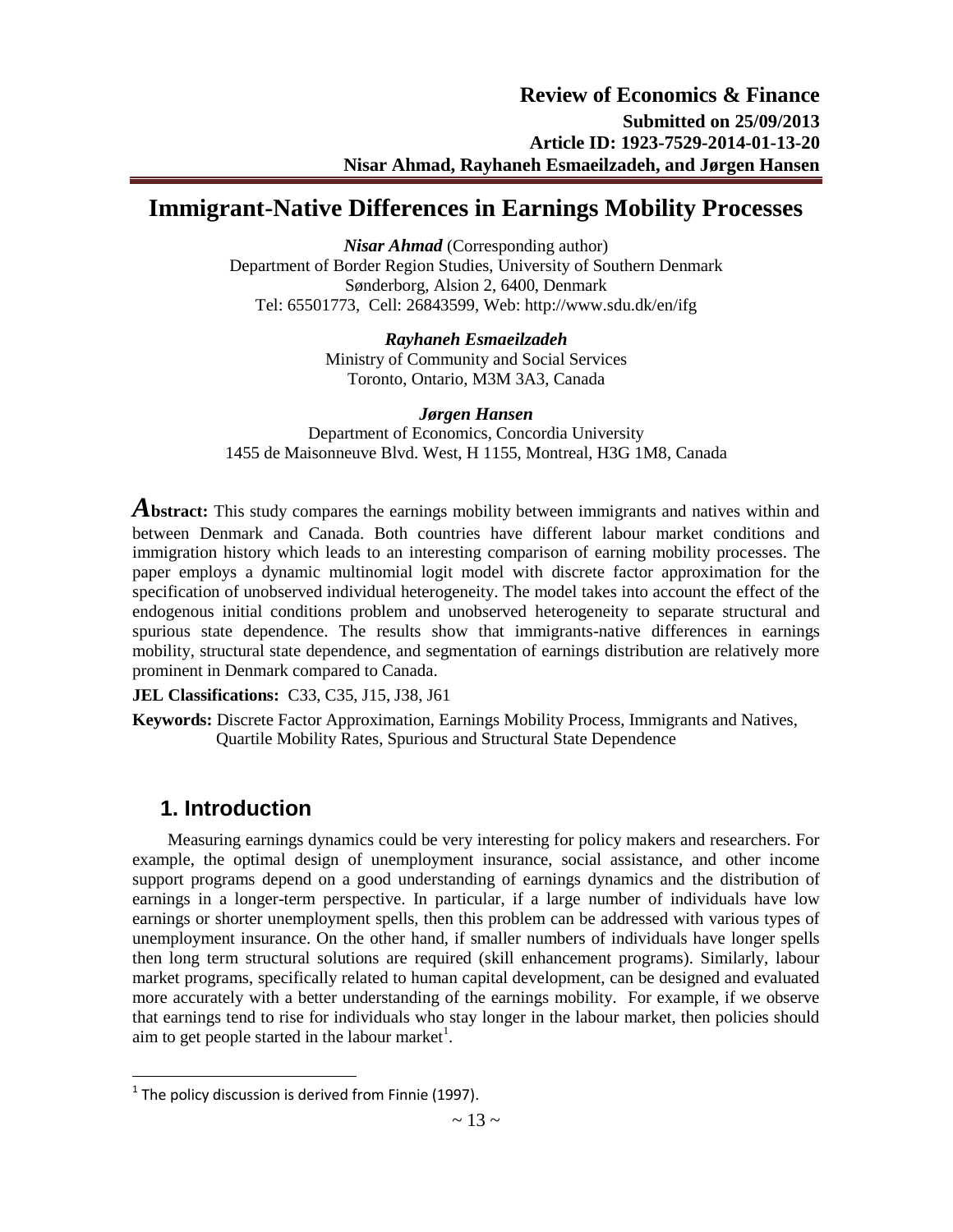### **ISSNs: 1923-7529; 1923-8401 © 2014 Academic Research Centre of Canada**

Various studies have been carried out to analyze the earnings mobility of the United States and other European countries (see for example, Burkhauser, *et al.* (1997), Grodner (2000), Aaberge, *et al.* (2002) Deding (2002)). As far as we know this is the first study that compares the earnings mobility between immigrants and natives within and across countries. Danish and Canadian data is used for the analysis. This comparison will be very interesting due to the fact that Danish labour market is very different from most other countries in many aspects. For example, Denmark has the highest female labour force participation rate in the world, the highest replacement ratio of unemployment benefits for low-wage earners, relatively widespread eligibility for unemployment benefit (for more details, see (Eriksson and Westergård-Nielsen, 2007)). Unlike a welfare country Denmark, Canada is a capitalist country. According to Canada's Immigration Program (October 2004), Canada has the highest per capita immigration rate in the world.

Immigrants from less developed countries are over-represented in the lower part of the income distribution in both Denmark and Canada. The study by Blume and Verner (2007) for Denmark has shown that first generation immigrants, especially those from the less developed countries, were highly over-represented among the receivers of public income transfers during the period 1984- 1999, while immigrants from developed countries are moderately over represented. For Canada, a recent study by Ostrousky (2008) on the dynamics of immigrants' earnings inequality reveals that the economic fortunes of immigrants in recent years have declined. The over representation of immigrants in the lower part of earning distribution can be due to short run reasons, for example, it takes time to learn local language and to obtain country specific skills<sup>2</sup>. However, after obtaining these skills the immigrants should move up in the income ladders. So it will be interesting to compare the mobility of immigrants with natives in the earnings distribution. As far as we know, there is no study that makes this comparison.

Denmark and Canada have very different immigration histories. Denmark was characterized by high labour demand at the end of the 1960s, which triggered labour immigration, mainly from Turkey, Pakistan and Yugoslavia. From that time until 1973, Denmark had a steady inflow of labour immigrants. After 1973, immigration in Denmark is dominated by non-labour immigrants (for example family reunification, refugees). On the other hand, Canada has a very long history of skilled immigration. In 1967, Canada introduced a point system based on the personal characteristics of the applicant to facilitate the immigration process for skilled immigrants. Recently, the Danish government has also introduced the same immigration policies as the Canadian immigration system for skilled workers<sup>3</sup>. So it is of great interest to compare the earnings mobility of immigrants and natives between two countries with different immigration histories.

In this paper, we confine our analysis to estimate Quartile Mobility Rates (QMR), proportions of structural and spurious state dependence, and type specific transition matrices for immigrants and natives in both countries. we estimate and analyze a dynamic multinomial logit model with random effects conditional on observable variables affecting earnings mobility process and controlling for both unobserved individual heterogeneity and endogenous initial conditions problem. We use a method of Maximum Likelihood Estimation (MLE) with factor analytic schemes for unobserved individual heterogeneity and Wooldridge's specification approach to the initial conditions problem (Wooldridge, 2005).

<sup>&</sup>lt;sup>2</sup> Danish language skills are not required for obtaining Danish temporary residence permit so it very relevant. However, for Canadian immigration it is required to have certain minimum level of English language proficiency but still it may take some time to acquire higher proficiency in language and learn local labour market skills.

 $3$  For more information on new immigration policies in Denmark visit [www.newindenmark.dk.](http://www.newindenmark.dk/) For more information on immigration policies on Canada visit www.cic.gc.ca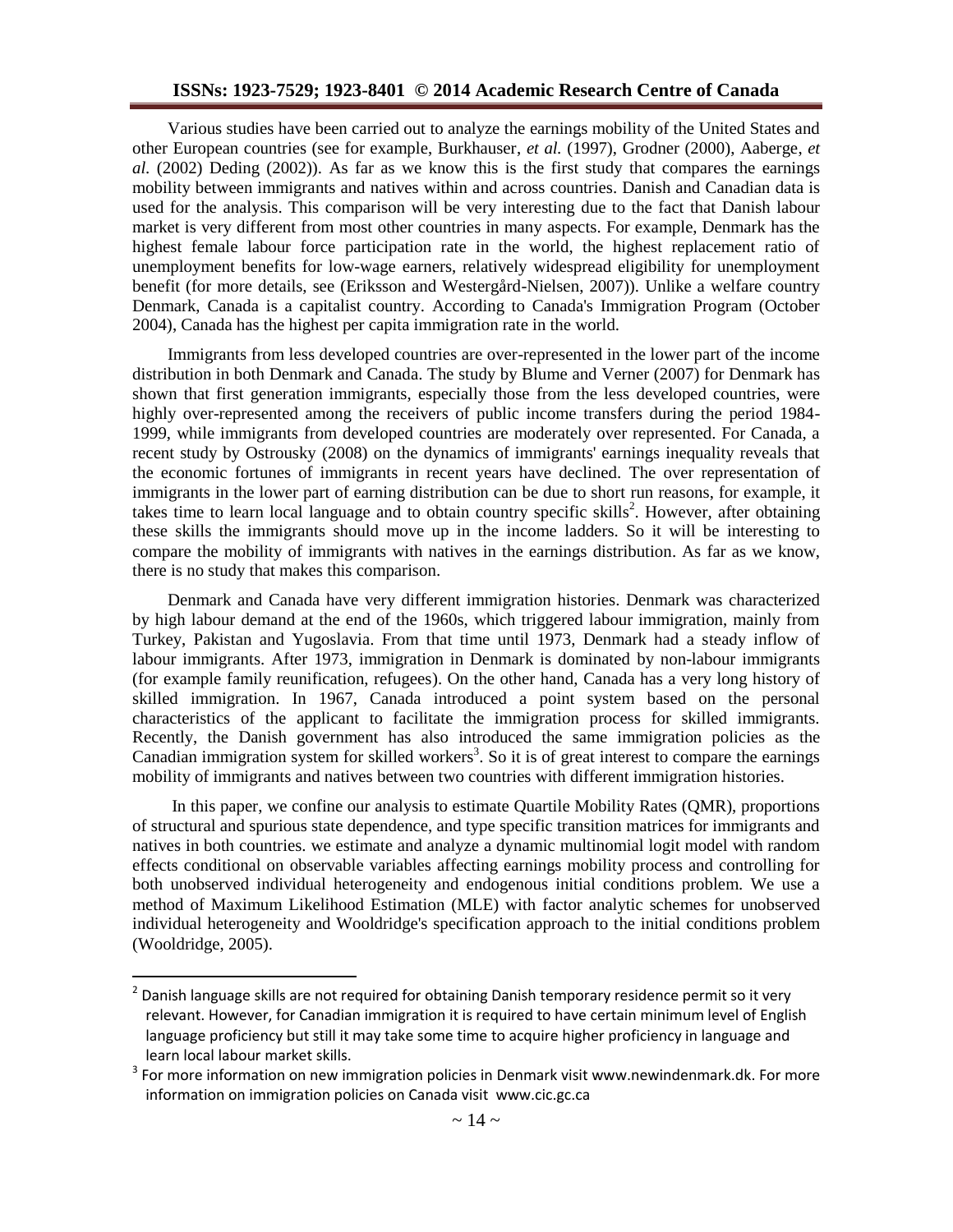This paper is organized in the following way. Section 2 explains structural and spurious state dependence. Section 3 gives background information about the immigration history of Denmark and Canada. The data is described in section 4. Section 5 presents an empirical specification of the dynamic model. We discuss the empirical results in section 6 and conclude in section 7.

# **2. Structural and Spurious State Dependence**

Any persistence in (or transition into and out of) the lowest, middle, and uppermost parts of the earnings distribution can be a product of some measured and unmeasured variables. Exploring the main reasons for observed persistence<sup>4</sup> is essential to properly estimate the parameters of interest in dynamic framework models.

According to Heckman (1981a), individuals may differ in certain unobserved variables that influence their probability of experiencing the event but are not influenced by the experience of it. Heckman (1981a, p.115) argues that, "if these differences are not properly controlled, previous experience may appear to be a determinant of future experience solely because it is a proxy for temporally persistent unobservable that determine choices." Improper treatment of unobserved variables gives rise to a conditional relationship between future and past experience that is termed as spurious state dependence. Distinguishing between unobserved individual heterogeneity and structural state dependence is crucial in dynamic analysis frameworks and economic policies.

The effectiveness of public policy depends on the proportion of structural and spurious state dependence. Consider a policy change which has the effect of temporally moving non-employed workers into the employment state. If there is a positive structural state dependence in employment, the policy intervention will cause a persistent increase in employment. Consequently, the intervention is likely to reduce the number of individuals who are dependent on benefits (unemployed) or live on a low income (Prowse, 2005). In this case, changes in benefit rules or introducing labour market training programs are also more likely to meet their objectives (Hansen, *et al*. 2006). On the other hand, if the observed serial persistence in unemployment is due to permanent unobserved heterogeneity, then the policy stated above is less likely to have an effect.

# **3. History of the Immigration process in Denmark and Canada**

As mentioned earlier, Denmark and Canada have different immigration histories. Denmark has a relatively short history of immigration, whereas a formal immigration policy in Canada started in 1947.

Until the 1950s, Denmark was a country of net emigration. Denmark was characterized by high labour demand at the end of the 1960s, which triggered labour immigration, mainly from Turkey, Pakistan and Yugoslavia. From that time until 1973, Denmark had a steady inflow of labour immigrants. Then a ban was introduced for labour market-oriented immigration from *non-European Economic Area* (EEA) nationals. Immigration continued afterward, but mainly through family reunification. Since 1979, Denmark has accepted refugees on an annual basis for humanitarian migration. In the early 1990s, the number of war refugees and asylum seekers increased from former Yugoslavia and other countries. The peak in asylum seeking was reached in 1992-1993 at the same time as the peak in the country's unemployment rate (see Liebig (2007) for more details).

 $4$  Observed persistence is due to unobserved individual heterogeneity, structural state dependence, and other observable covariates.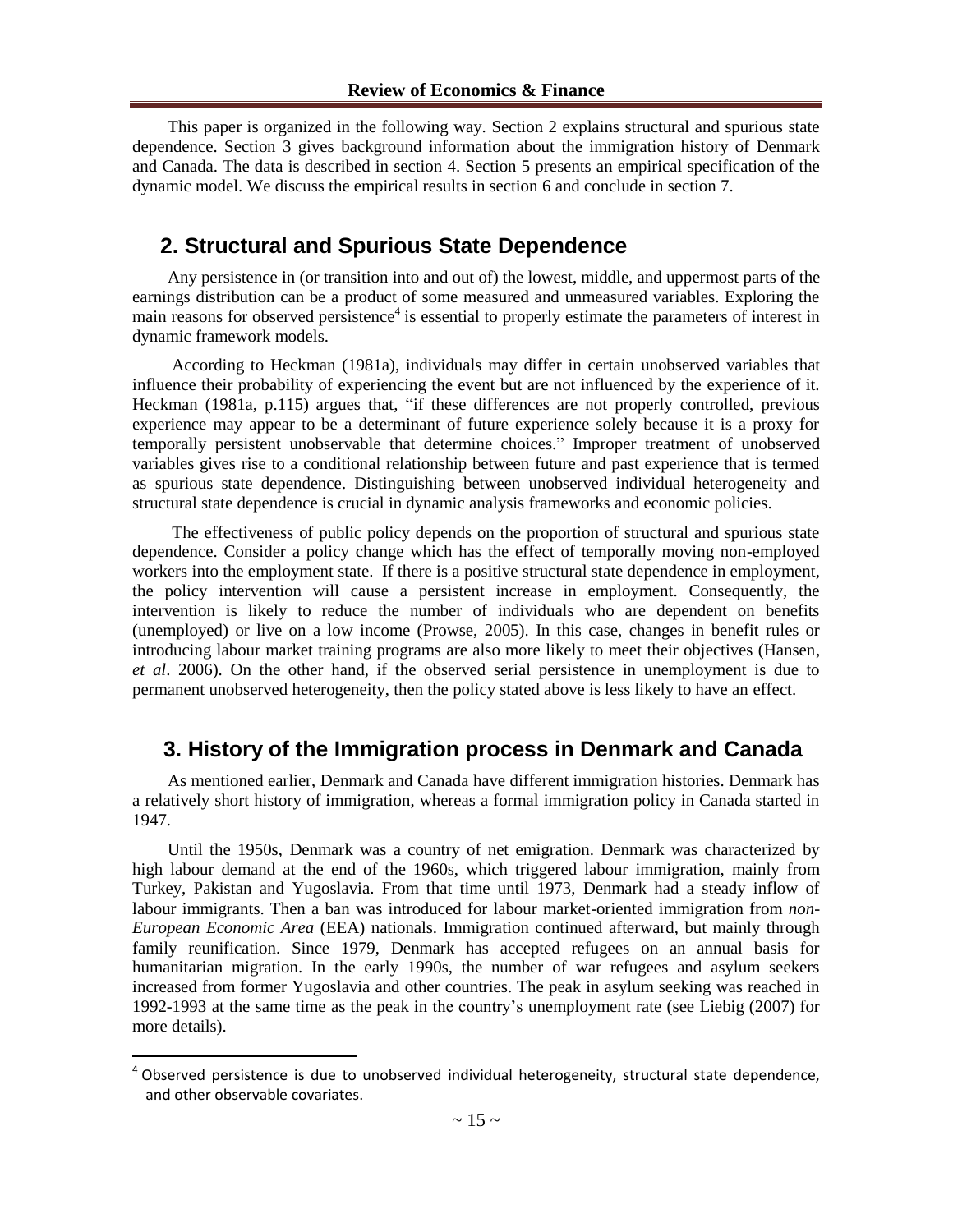## **ISSNs: 1923-7529; 1923-8401 © 2014 Academic Research Centre of Canada**

Like most other European countries, Denmark needs more immigrants in the labour market due to aging and lower population growth. Unlike the immigration policies in Canada, Australia, and other developed countries, there was no selective skilled immigration process in Denmark to facilitate skilled immigrants into the economy. Most immigrants in Denmark came through family reunification, as refugees, and asylum seekers, especially from non-western countries. Danish immigration policy is now moving towards skilled immigration since 2002. This major structural change partly is taking place with the introduction of new green card and job card schemes and partly because of the reduction of family and refugee immigrants. For example, in 2002 Green Card Scheme, like the Canadian skilled immigration system, was introduced for professionals of various fields to come and search for a job in Denmark. They are initially given a work permit for three years. Furthermore, the government has introduced laws to reduce forced marriages, which has reduced the number of family class immigrants<sup>5</sup>.

Unlike the immigration laws of Denmark, immigration laws in Canada went through major changes many years ago<sup>6</sup>. In 1967, Canada introduced a point system based on the personal characteristics of the applicant to facilitate the immigration process for skilled immigrants. In 1992, the family class of immigrants was reduced and the government was committed to a stable net inflow of 1 per cent of the current population. In 2002, the immigration act of 1976 was replaced to attract young bilingual and educated workers. For example, more points were allocated to applicants with trade certificates, bilingual skills (French and English), and greater weight was placed on the first two years of experience. There are three main categories of immigrants in Canada, i.e., independent immigrants (immigrated on the basis of skills, capital and labour market abilities), family class (through family reunification), and refugees. About 56.1 per cent of the immigrants, who arrived in 2005, were skilled workers<sup>7</sup>. According to Canada's Immigration Program (October 2004), Canada has the highest per capita immigration rate in the world<sup>8</sup>.

# **4. Data**

To distinguish between true and spurious state dependence and to control for unobserved individual heterogeneity, longitudinal data with a large cross-sectional sample size is required. Our analysis is based on two longitudinal data sets taken from Denmark and Canada. For Denmark, we use the Administrative Registered Data supplied by Statistics Denmark to Labour Market Dynamic Growth (LMDG). This data set contains labour market and demographic information for all immigrants and natives aged 15 to 70 for the years 1980 to 2003. The information about income and demographic variables are reliable since they originated from the income-tax registers of the government.

For Canada, we use levels of Statistics Canada's Survey of Labour and Income Dynamics (SLID). SLID has three complete and one incomplete longitudinal data panels. Each complete panel covers six years for almost 15,000 households, which is a suitable source of data for this research.

<http://www.cic.gc.ca/english/resources/publications/annual-report2005/section3.asp> dated 31-10-2013

<sup>&</sup>lt;sup>5</sup> [http://www.nyidanmark.dk/en-us/coming\\_to\\_dk/familyreunification/spouses/forced\\_marriages.htm](http://www.nyidanmark.dk/en-us/coming_to_dk/familyreunification/spouses/forced_marriages.htm) Dated (28-10-2013) from official Danish immigration website.

<sup>&</sup>lt;sup>6</sup> This information is based on a presentation by Geneviève Bouchard in her Workshop on German and European Migration and Immigration Policy from a Transatlantic Perspective: Challenge for the 21st Century. Its website: http://www.irpp.org/miscpubs/archive/\$bouchard\_immig.pdf

 $<sup>7</sup>$  It is calculated from the Annual Report to Parliament on Immigration, 2005.</sup>

<sup>&</sup>lt;sup>8</sup> [http://en.wikipedia.org/wiki/Economic\\_impact\\_of\\_immigration\\_to\\_Canada#cite\\_note-CIP-3](http://en.wikipedia.org/wiki/Economic_impact_of_immigration_to_Canada#cite_note-CIP-3) dated 31-10-2013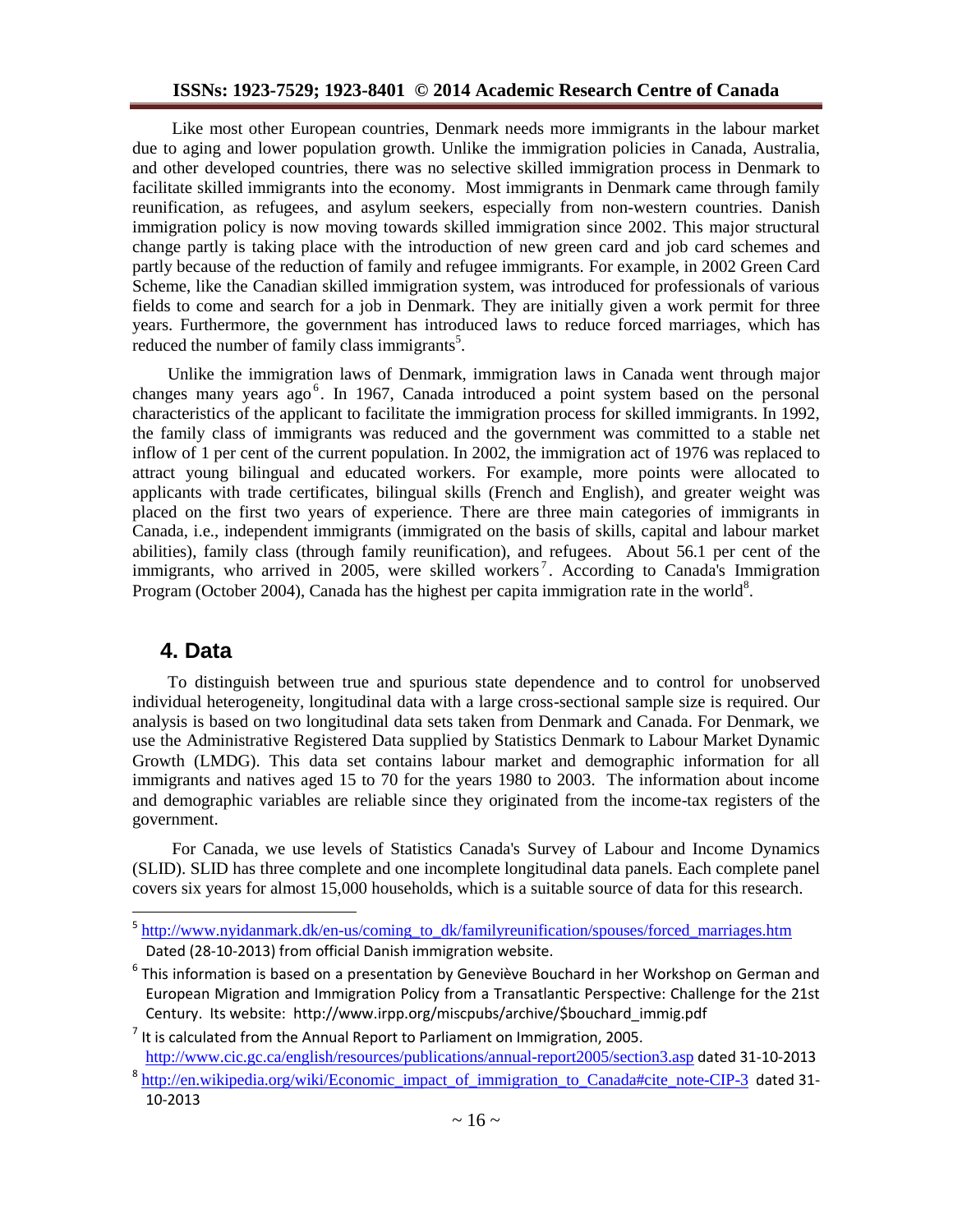In SLID, the focus extends from static measures to the whole range of transitions, durations, and repeat occurrences of people's financial and work situations. Income information in SLID is taken from the Longitudinal Administrative Data (LAD) and therefore is accurate. A relatively large sample size of micro data is required as it is more representative of the total population in the survey. We use annual data from the first three panels of SLID. The first panel is from December 1992 to the end of 1998, the second is from December 1995 to the end of 2001, and the third is from December 1998 to the end of 2004. The final sample for Canada consists of 12 years ranging from 1993 to 2004. All estimation results and descriptive statistics outputs for Canada are weighted by longitudinal weight variables provided by Statistics Canada. For Denmark, a random sample of 40,000 individuals per year (1994-2003) is drawn from the data.

Gross annual income (before tax) is used to rank individuals in the earning distribution. This income does not include child or housing benefits from the state. The same concept of income is used in both Denmark and Canada. The data is restricted to men aged 25 to 55. The reason for this restriction is that men are less likely to be affected by secular increase in school attendance or labour market participation than women in the same age group. Moreover, men in this age group are more likely to have full-time jobs<sup>9</sup>. To control for business cycle effects, the dynamic model includes aggregate unemployment rates taken from Statistics Denmark and CANSIM II (Table 282-  $0055$ <sup>10</sup>. In addition to the aggregate unemployment rate, the models also control for level of education, marital status, age, levels of work experience, and country of origin $11$ .

For education, we use a dummy variable indicating if a person has at least a high-school degree at the time of entry into the panel<sup>12</sup>. Marital status is defined if a person is legally married or lives with a registered partner. Since people in different age groups have different earnings profiles (Beach and Finnie, 2001), we prefer to divide age into three groups, i.e., prime (25-35), middle (36- 45), and older (46-55). Similarly, for experience, we have sets of dummy variables for people with no more than 8, between 8 and 16, and more than 16 years of experience<sup>13</sup>. To control for the country of origin, immigrants are divided in two main groups, i.e., immigrants from developed countries and those from the less developed countries<sup>14</sup>. The same data restrictions are applied to both Denmark and Canada.

<sup>&</sup>lt;sup>9</sup> In this paper, self-employed workers are dropped from the sample. We only look at men who are paid-employed in their main jobs.

 $10$  CANSIM is Statistics Canada's key socioeconomic database.

 $11$  Years since immigration might be a significant factor in persistence of or transition into (and out of) any earnings quartiles. Unfortunately, The Danish administrative data set provides no information about immigrants' years of arrival. To have two models, comparable for Canada and Denmark (and the fact that this variable might have no (or low) significant effect for Canadian immigrants) we ignored the effect of this variable in our estimation.

 $12$  To compare two countries with different educational system, we use a dummy variable for education instead of years of schooling. We also treated education as a time-invariant variable because there is small variation in education among individuals in this selected age group.

 $13$  People with lower experience, are expected to have lower earnings profile; moreover, experience more than 16 years is recorded as 16 in Danish data, so we use dummy variables for experience, instead of years of experience.

 $14$  The List of developed countries includes high-income OECD countries plus the following relatively smaller countries: Hong Kong, Israel, Singapore, Taiwan, Andorra, Bermuda, Faroe Islands, Liechtenstein, and San Marino (World Development Indicators, 2008).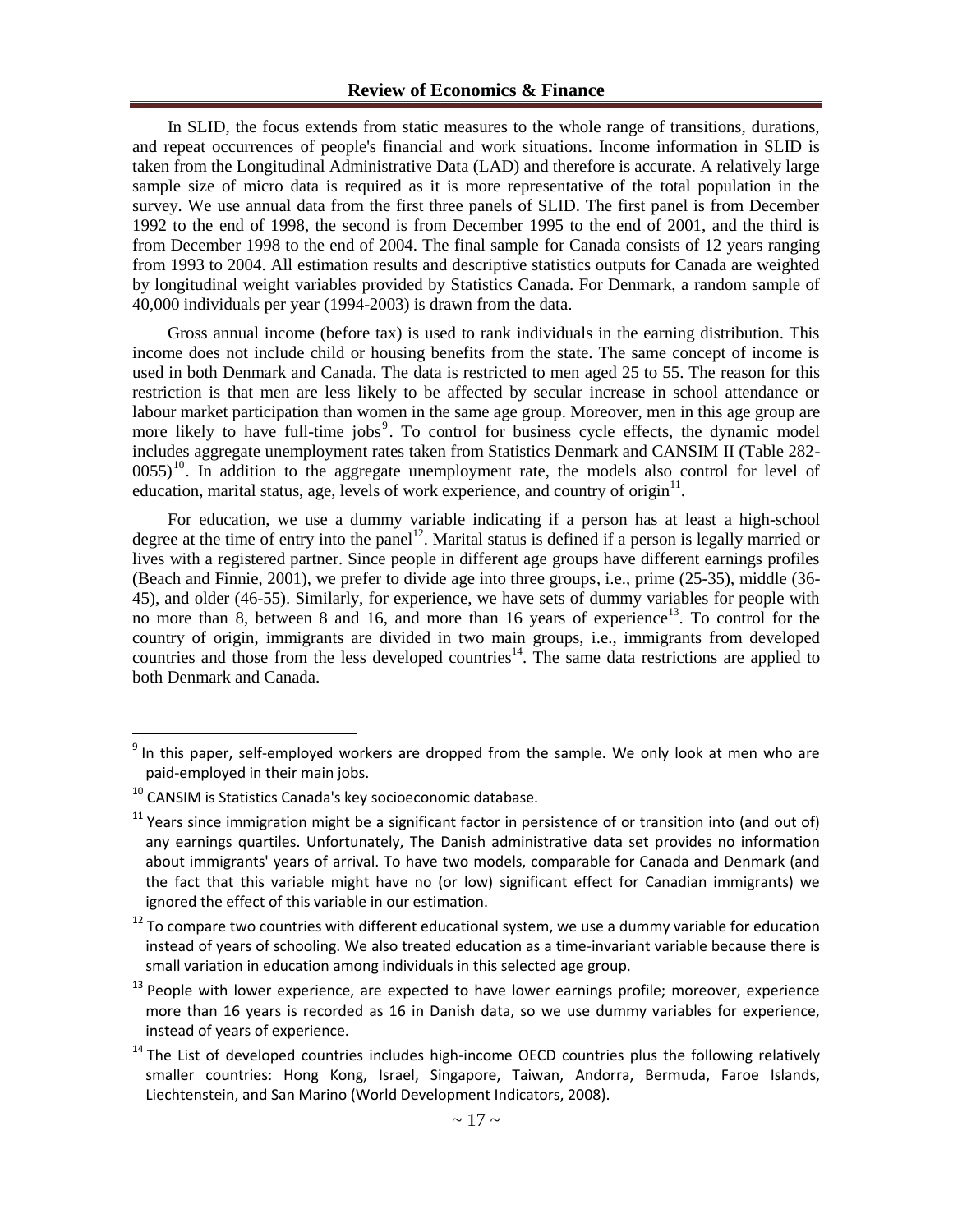## **4.1 Descriptive Statistics**

There are five mutually exclusive states that an individual can take (one of them) each year i.e. state zero representing unemployed or non-employed and four states representing quartile earnings distribution. Table 1 provides information on earnings<sup>15</sup> quartiles and mean characteristics of immigrants and natives in Denmark and Canada. Immigrants in Denmark are over represented in state zero and one compared to their Canadian counterparts. About 14.8 and 37 per cent of immigrants in Denmark are in state zero and one respectively. The equivalent figures for Canadian immigrants are 7.8% and 26.8%. Natives in both Denmark and Canada are evenly distributed in the earning distribution.

|                                    |                                                                   | <b>Denmark</b>    |                | Canada            |                |
|------------------------------------|-------------------------------------------------------------------|-------------------|----------------|-------------------|----------------|
| <b>Variables</b>                   |                                                                   | <b>Immigrants</b> | <b>Natives</b> | <b>Immigrants</b> | <b>Natives</b> |
| <b>Quartiles</b><br><b>Dummies</b> | <b>People not working (Quartile</b><br>$\mathbf{Zero})^1$         | 0.148             | 0.036          | 0.078             | 0.080          |
|                                    | <b>People with Earnings in First</b><br><b>Ouartile</b>           | 0.370             | 0.235          | 0.268             | 0.207          |
|                                    | <b>People with Earnings in Second</b><br><b>Quartile</b>          | 0.195             | 0.241          | 0.223             | 0.236          |
|                                    | <b>People with Earnings in Third</b><br><b>Quartile</b>           | 0.146             | 0.243          | 0.183             | 0.244          |
|                                    | <b>People with Earnings in Forth</b><br>Quartile                  | 0.140             | 0.243          | 0.249             | 0.232          |
| <b>Observed</b>                    | Educated <sup>2</sup>                                             | 0.681             | 0.760          | 0.803             | 0.770          |
| <b>Characteristics</b>             | Married <sup>3</sup><br>Origin (Developed Countries) <sup>4</sup> | 0.668             | 0.572          | 0.825             | 0.759          |
|                                    |                                                                   | 0.317             |                | 0.485             |                |
|                                    | Age between 25 - 35                                               | 0.306             | 0.303          | 0.238             | 0.265          |
|                                    | Age between 35 - 45                                               | 0.465             | 0.455          | 0.416             | 0.468          |
|                                    | Age between 45 - 55                                               | 0.229             | 0.242          | 0.349             | 0.266          |
|                                    | <b>Experience less than 8 years</b>                               | 0.430             | 0.079          | 0.199             | 0.091          |
|                                    | <b>Experience between 8 to 16 years</b>                           | 0.381             | 0.396          | 0.312             | 0.247          |
|                                    | <b>Experience more than 16 years</b>                              | 0.189             | 0.525          | 0.491             | 0.661          |
|                                    | <b>Aggregate Unemployment Rate</b>                                | 7.36              | 7.36           | 8.30              | 8.30           |
| <b>Number of Observations</b>      |                                                                   | 13110             | 386890         | 4236              | 31338          |
| <b>Number of Individuals</b>       |                                                                   | 1311              | 38689          | 706               | 5223           |

**Table 1.** Mean Characteristics of Male by Immigrants and Natives, Denmark and Canada

**Data Source:** For Denmark, Registered Administrative Datasets, 1994-2003, supplied by Statistics Denmark to Labor Market Dynamic Growth (LMDG). For Canada, Survey of Labor and Income Dynamics (SLID), 1993-2004, based on a sample of males aged 25 to 55. The figures for Canada are weighted with longitudinal weight variables provided by Statistics Canada. The figures are rounded to three decimal points

1- This excludes the people who are retired, getting education or on leaves.

2- Having at least 14 years of formal education.

3- Married or Registered Partner

 $\overline{a}$ 

4- If an immigrant was born in any High-Income countries i.e. OECD countries or Hong Kong, Israel, Singapore, Taiwan, Andorra, Bermuda, Faroe Islands, Liechtenstein, and San Marino (World Development Indicators, 2008).

<sup>&</sup>lt;sup>15</sup> Earnings are adjusted by Consumer Price Index (CPI).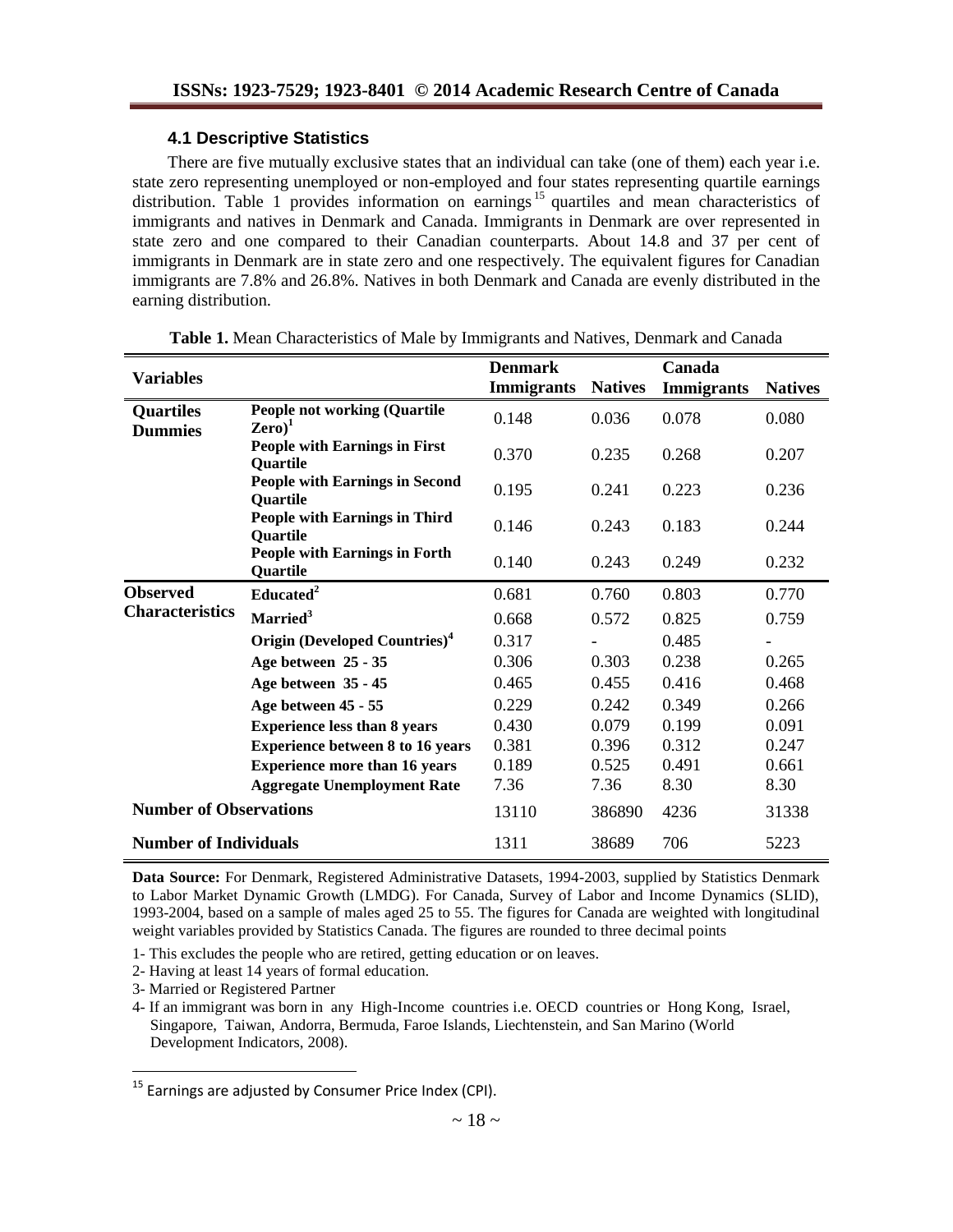First, we compare the mean characteristics of Danish and Canadian immigrants. Table 1 shows that 68.1 per cent of Danish immigrants have at least high-school degrees. For Canadian immigrants the percentage is 80.3. The proportion of married people is much higher for Canadian immigrants. About 82.5 per cent of Canadian immigrants are married or registered partners, while the Danish equivalent figure is 66.7%. The percentage of immigrants from developed countries is higher in Canada (48.5%) than in Denmark (31.7%). The reason is that the immigration policy in Canada, before 1962, gave higher priority to immigrants from European countries<sup>16</sup>. The proportion of immigrants in prime and middle ages is higher in Denmark than in Canada.

Second, we compare mean characteristics of natives in two countries. Overall, natives in the two countries have very similar patterns of observed characteristics; however, compared to Canada, natives in Denmark have a lower percentage of married or registered partners.

Table 2 shows transition matrices of immigrants and natives for both countries. This table reveals several interesting relationships and patterns among immigrants and natives. We also examine the issue of state dependence in the raw data. The diagonal of these matrices represents the probability of staying in the same quartile, whereas off-diagonal elements represent the probability of moving to another quartile one year later. Elements on the diagonals of each matrix give strong evidence of state dependence in the raw data.

|                |                                                                                     | <b>Immigrants</b> |                             |       |                  |          |               |                |  |  |  |  |
|----------------|-------------------------------------------------------------------------------------|-------------------|-----------------------------|-------|------------------|----------|---------------|----------------|--|--|--|--|
| Origin         |                                                                                     |                   | <b>Destination Quartile</b> |       | <b>Direction</b> |          |               |                |  |  |  |  |
| Quartile       | <b>Down</b><br>$\mathbf{Q}_2$<br>$\mathbf{Q}_1$<br>$\mathbf{Q}_3$<br>$Q_4$<br>$Q_0$ |                   |                             |       |                  |          | <b>Stable</b> | Up             |  |  |  |  |
| $\mathbf{Q}_0$ | 0.554                                                                               | 0.383             | 0.034                       | 0.018 | 0.009            | $\theta$ | 0.554         | 0.444          |  |  |  |  |
| $\mathbf{Q}_1$ | 0.096                                                                               | 0.726             | 0.135                       | 0.035 | 0.008            | 0.096    | 0.726         | 0.178          |  |  |  |  |
| $\mathbf{Q}_2$ | 0.036                                                                               | 0.195             | 0.592                       | 0.164 | 0.013            | 0.231    | 0.592         | 0.177          |  |  |  |  |
| $\mathbf{Q}_3$ | 0.019                                                                               | 0.049             | 0.199                       | 0.612 | 0.121            | 0.267    | 0.612         | 0.121          |  |  |  |  |
| $\bf{Q}_4$     | 0.018                                                                               | 0.012             | 0.022                       | 0.094 | 0.853            | 0.146    | 0.853         | $\mathbf{0}$   |  |  |  |  |
| <b>Total</b>   | 0.152                                                                               | 0.371             | 0.192                       | 0.145 | 0.140            | 0.141    | 0.674         | 0.185          |  |  |  |  |
|                |                                                                                     |                   |                             |       | <b>Natives</b>   |          |               |                |  |  |  |  |
| $Q_0$          | 0.406                                                                               | 0.440             | 0.083                       | 0.045 | 0.025            | $\Omega$ | 0.406         | 0.593          |  |  |  |  |
| $Q_1$          | 0.047                                                                               | 0.738             | 0.176                       | 0.032 | 0.006            | 0.047    | 0.738         | 0.214          |  |  |  |  |
| $\mathbf{Q}_2$ | 0.014                                                                               | 0.160             | 0.639                       | 0.173 | 0.014            | 0.174    | 0.639         | 0.187          |  |  |  |  |
| $\mathbf{Q}_3$ | 0.010                                                                               | 0.027             | 0.163                       | 0.675 | 0.125            | 0.200    | 0.675         | 0.125          |  |  |  |  |
| $Q_4$          | 0.009                                                                               | 0.007             | 0.013                       | 0.108 | 0.863            | 0.137    | 0.863         | $\overline{0}$ |  |  |  |  |
| <b>Total</b>   | 0.035                                                                               | 0.236             | 0.242                       | 0.243 | 0.244            | 0.138    | 0.715         | 0.147          |  |  |  |  |

| <b>Table 2.</b> Quartile Mobility Rates, Conditional Probability of Leaving Previous Year's |  |
|---------------------------------------------------------------------------------------------|--|
| Quartile by Immigrants and Natives                                                          |  |

**(I) Denmark** 

<sup>&</sup>lt;sup>16</sup> In the 1950s, 84.6 per cent of all Canadian immigrants were European by birth. The government of Canada abandoned this policy in 1962.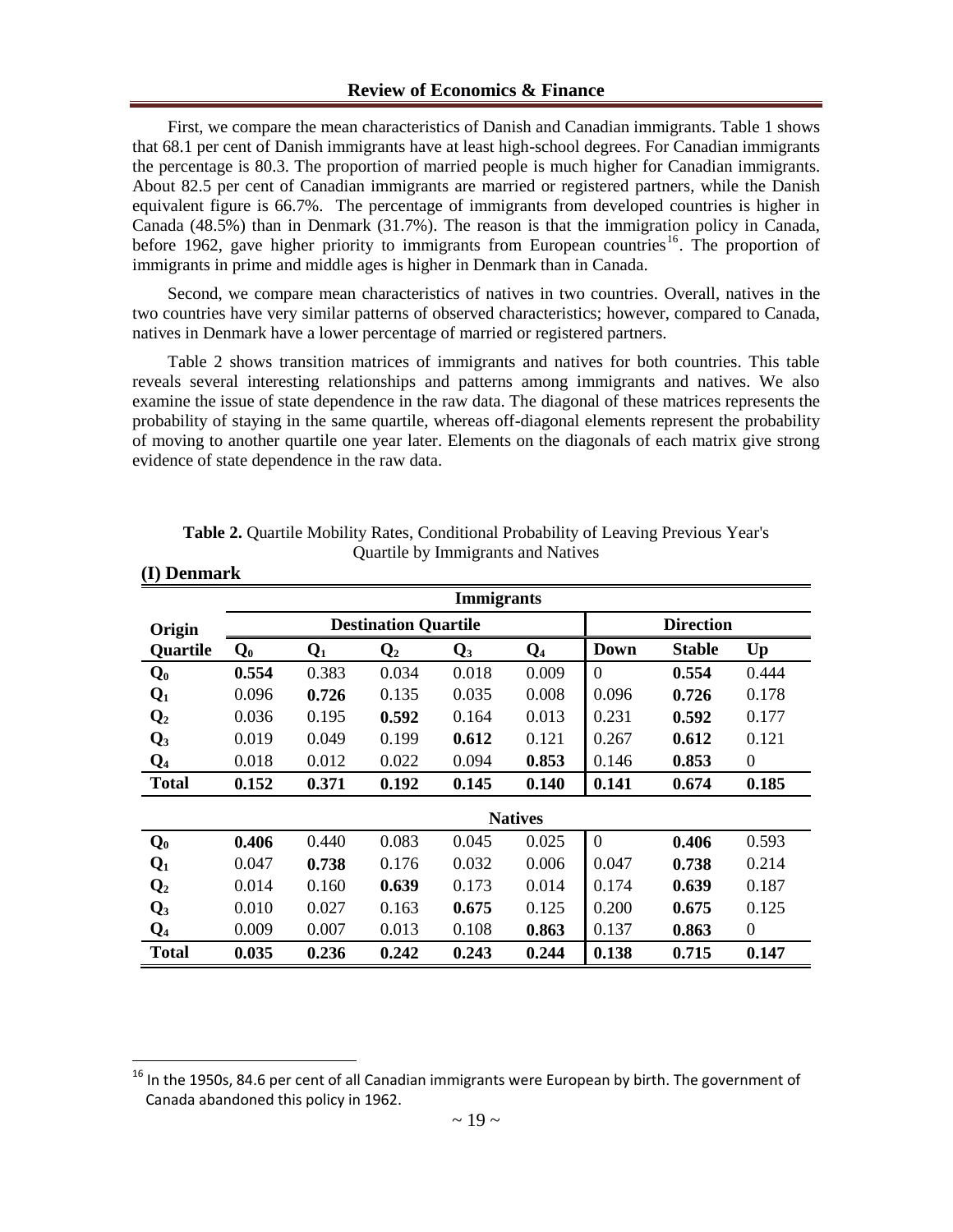| (II) Canada        |                  |       |                             |                |                  |                |               |                  |  |  |  |
|--------------------|------------------|-------|-----------------------------|----------------|------------------|----------------|---------------|------------------|--|--|--|
| <b>Immigrants</b>  |                  |       |                             |                |                  |                |               |                  |  |  |  |
| Origin<br>Quartile |                  |       | <b>Destination Quartile</b> |                | <b>Direction</b> |                |               |                  |  |  |  |
|                    | $\mathbf{Q}_0$   | $Q_1$ | $\mathbf{Q}_2$              | $\mathbf{Q}_3$ | Q <sub>4</sub>   | <b>Down</b>    | <b>Stable</b> | Up               |  |  |  |
| $Q_0$              | 0.848            | 0.125 | 0.026                       | 0.006          | $\overline{0}$   | $\Omega$       | 0.848         | 0.157            |  |  |  |
| $Q_1$              | 0.030            | 0.840 | 0.104                       | 0.019          | 0.007            | 0.030          | 0.840         | 0.130            |  |  |  |
| $\mathbf{Q}_2$     | 0.007            | 0.121 | 0.734                       | 0.125          | 0.013            | 0.128          | 0.734         | 0.138            |  |  |  |
| $\mathbf{Q}_3$     | 0.003            | 0.011 | 0.148                       | 0.707          | 0.129            | 0.162          | 0.707         | 0.129            |  |  |  |
| $Q_4$              | $\boldsymbol{0}$ | 0.003 | 0.014                       | 0.099          | 0.883            | 0.116          | 0.883         | $\boldsymbol{0}$ |  |  |  |
| <b>Total</b>       | 0.079            | 0.268 | 0.223                       | 0.179          | 0.249            | 0.095          | 0.804         | 0.101            |  |  |  |
|                    |                  |       |                             | <b>Natives</b> |                  |                |               |                  |  |  |  |
| $Q_0$              | 0.930            | 0.043 | 0.012                       | 0.008          | 0.006            | $\overline{0}$ | 0.930         | 0.069            |  |  |  |
| $Q_1$              | 0.016            | 0.843 | 0.124                       | 0.012          | 0.005            | 0.016          | 0.843         | 0.141            |  |  |  |
| $\mathbf{Q}_2$     | 0.005            | 0.106 | 0.748                       | 0.131          | 0.009            | 0.111          | 0.748         | 0.140            |  |  |  |
| $\mathbf{Q}_3$     | 0.005            | 0.012 | 0.127                       | 0.725          | 0.131            | 0.144          | 0.725         | 0.131            |  |  |  |
| $Q_4$              | 0.003            | 0.002 | 0.007                       | 0.138          | 0.849            | 0.150          | 0.849         | $\boldsymbol{0}$ |  |  |  |
| <b>Total</b>       | 0.080            | 0.207 | 0.236                       | 0.244          | 0.232            | 0.099          | 0.800         | 0.100            |  |  |  |

The full transition matrices show that the vast majority of movements reach adjacent quartiles for both immigrants and natives in the two countries. For example, for immigrants in Denmark, the probability of moving up to quartile two from quartile one is 13.5% higher than that of moving from quartile one to four, which is 0.8%. The equivalent figures for natives are 17.6% and 0.6%. There is a negative correlation between the initial quartile with upward mobility for immigrants and natives in Denmark. Thus the quartile and its lag are not independent, and being in one quartile one year increases the probability of being in the same quartile the year after (state dependence). Our findings confirm the finding of Brodaty (2007).

The probability of moving down to the next quartile from any of the earning quartiles is statistically higher for Danish immigrants compared to Danish natives. The one exception to this is the transition from quartile 4 to quartile 3. Whereas the probability of moving up in the next quartile from any of the earning quartile is higher for Danish natives than Danish immigrants. The difference is statistically significant for transition from quartile zero to one and from quartile one to two. For example, the probability of moving up from quartile one to quartile two is 13.5% for immigrants, whereas the equivalent figure for natives is 17.6%. Exactly the same pattern is true for Canadian immigrants and natives.

Aggregated or overall upward mobility (weighted average of all upward transitions) is higher than overall downward mobility for both immigrants and natives in the two countries. For example, overall upward mobility for Danish immigrants is 18.5% which is statistically higher than the downward mobility which is 14.1%. The comparison between Danish immigrants and natives show that Danish immigrants have statistically higher upward mobility (18.5%) compared to the over upward mobility of Danish natives (14.7%). This is quite consistent with the fact that immigrants start low but gradually move up in the income ladder. Overall downward mobility is also higher for Danish immigrants compared to Danish natives but it is not statistically significant. Immigrants in Canada also have higher upward and downward mobility compared to natives in Canada but these differences are not statistically significant.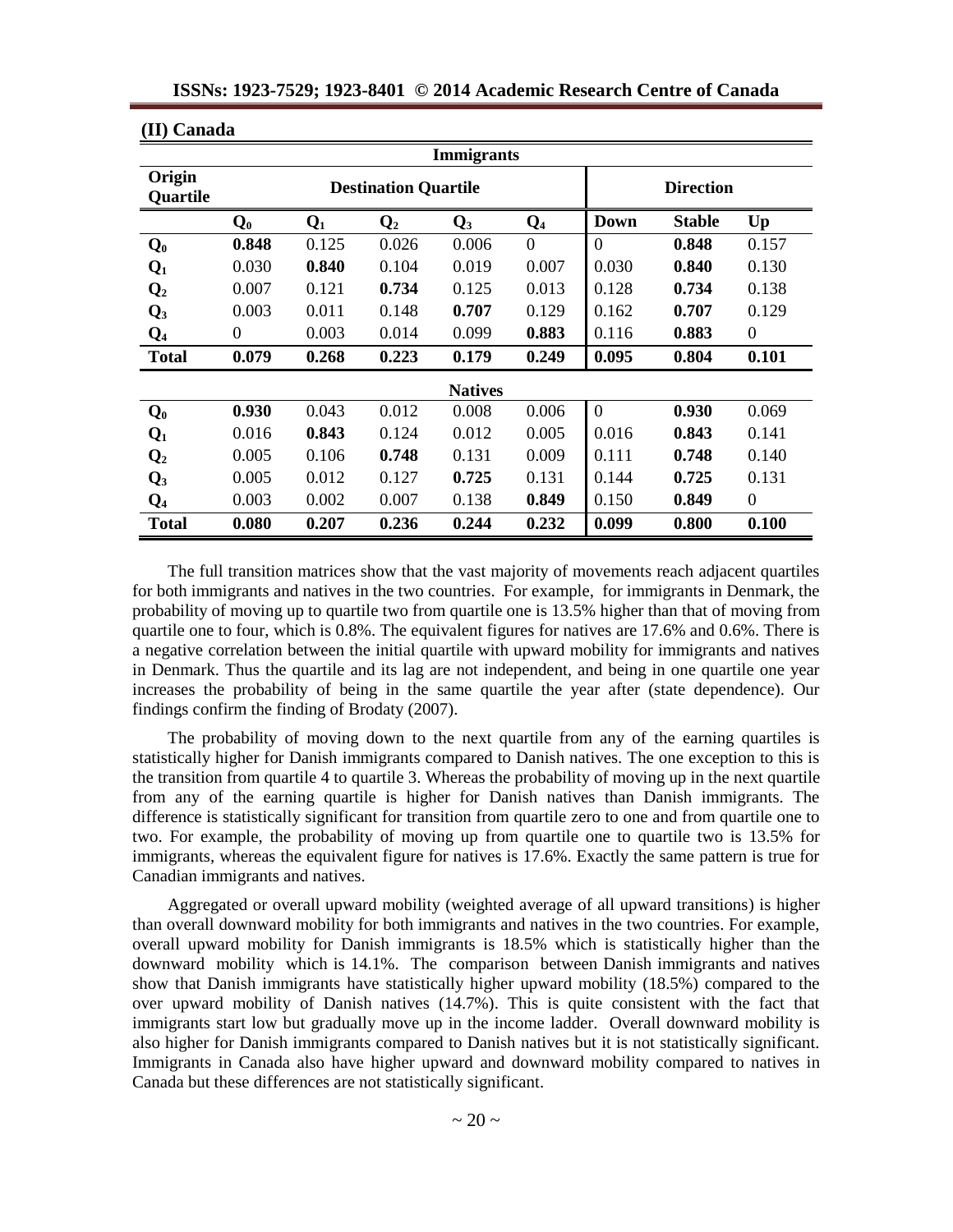## **5. Model and Empirical Specification**

To analyze any movements into and out of any earnings quartiles, we choose a dynamic unordered multinomial logit model. We analyze the dynamic structure of the model as a first-order Markov process. It is assumed that individual *i* belongs to alternative *q* at time *t*. We also suppose that utility  $V_{iqt}^*$  is the sum of a deterministic component,  $U_{iqt}$  which depends on regressors, unknown parameters, and an unobserved random component,  $\varepsilon_{iqt}$ :

$$
V_{iqt}^* = U_{iqt} + \varepsilon_{iqt}
$$
 (1)

This is called an Additive Random-Utility Model (ARUM). We observe the outcome  $Y_{it} = q$ if alternative  $q$  has the highest utility of the alternatives. It follows that:

$$
\Pr(Y_{it} = q) = \Pr(V_{igt}^* > V_{ijt}^*) = \Pr(V_{ijt}^* - V_{igt}^* \le 0) \,\forall j
$$
 (2)

and given (1),

$$
\Pr(Y_{it} = q) = \Pr(\varepsilon_{ijt} - \varepsilon_{iqt} \le U_{iqt} - U_{ijt})
$$
\n(3)

Now assume that individuals indexed by  $i$  ( $i = 1, 2, ..., N$ ) belong to any of the following five mutually exclusive and exhaustive boundaries (alternatives) of earnings percentiles of q at time *t (t = 1, 2,...,T)* as below:

- $q_t = 0[0]$ (Unemployed or non-employed)
- $\bullet$   $q_t = 1(0.25)$  (Individuals with earnings in the range from minimum observed value to the  $25<sup>th</sup>$  percentile)
- $\bullet$   $q_t = 2(25,50]$  (Individuals with earnings between the 25<sup>th</sup> and 50<sup>th</sup> percentile)
- $\bullet$   $q_t = 3(50,75)$  (Individuals with earnings between the 50<sup>th</sup> and 75<sup>th</sup> percentile)
- $q_t = 4(75,100)$  (Individuals with earnings between the 75<sup>th</sup> and 100<sup>th</sup> percentile)

Let the value, for individual *i*, of belonging to quartile *q* at time  $t(V_{iqt}^*)$  be specified as:

$$
V_{iqt}^* = X_{it}\beta_q + Z_{it}\gamma_q + D_i\delta_q + \varepsilon_{iqt}
$$
\n<sup>(4)</sup>

where,

$$
\varepsilon_{iqt} = \mu_{iq} + \nu_{iqt} \tag{5}
$$

 $X_{it}$  is a vector of observed variables, including age groups, marital status, experience groups, and the aggregate unemployment rate.  $Z_{it}$  is a vector of dummy variables indicating the previous earnings quartile occupied by the individual *i* (time state dependence). For Canadian immigrants, we dropped observations in extreme transitions, for example, from quartiles three and four to one, similarly from quartiles one and two to four. This is due to the fact that there are few moves in these transitions, which make it difficult to get the parameter estimates. For the usual identification purpose, we take quartile zero as the reference quartile.  $D_i$  is a vector of time-invariant variables, including dummies for education and country of origin (developed or less developed).

The assumption regarding the error term,  $\varepsilon_{iqt}$ , can be summarized as follows:  $\varepsilon_{iqt}$  is composed of two terms:  $v_{iqt}$  and  $\mu_{iq}$ . Where  $v_{iqt}$  is assumed to be serially uncorrelated and follows a Type I extreme value distribution.  $\mu_{iq}$  is an unobserved, individual specific factor and independent of  $X_{it}$  and  $D_i$ , but not  $Z_{it}$  (endogeneity problem). If  $\mu_{iq}$  is treated as a parameter to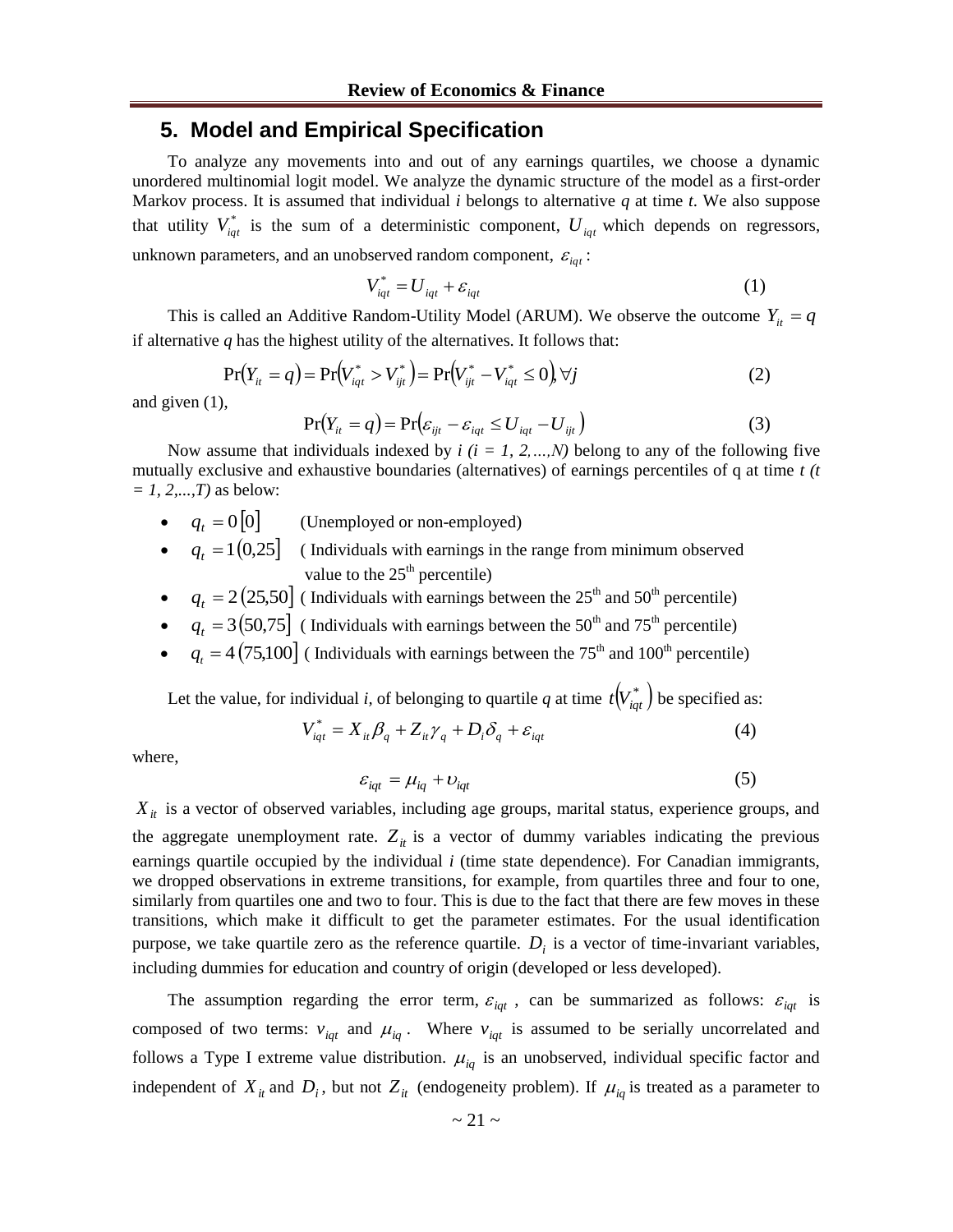be estimated (fixed effects approach), then there is a severe incidental parameter problem (Heckman, 1981b). Following Chamberlain (1984), the consistency of the maximum likelihood estimator requires that  $T \rightarrow \infty$ . Most household panel data sets contain many individuals but only a small and fixed number of T. Random effects analysis in this context may therefore seem more efficient than fixed effects analysis.

The model also controls for the endogenous initial conditions. The initial conditions problem arises when the start of the observation period does not coincide with the start of the stochastic process that generates individuals' participation experience. According to Chay and Hyslop (2000), dynamic discrete choice models that assume the initial conditions to be exogenous are effectively ignoring serial dependence attributable to unobserved heterogeneity and therefore lead to upwardly biased estimates of structural state dependence. To account for this problem, we adopt the method suggested by Wooldridge (2005). Following him, we consider the distribution of the unobserved effects,  $\mu_{iq}$ , conditional on  $Z_{i1}$  and the mean values of exogenous time-varying variables over time

 $\overline{X}_i$ .  $Z_{i1}$  is a vector of initial earnings quartiles<sup>17</sup>.  $\mu_{iq}$  can be written as:

$$
\mu_{iq} = \overline{X}_i \lambda_q + Z_{i1} \rho_q + v_{iq} \tag{6}
$$

Therefore  $V_{iqt}^*$  can be written as:

$$
V_{\dot{q}t}^* = X_{it}\beta_q + Z_{it}\lambda_q + D_i\delta_q + \overline{X}_i\lambda_q + Z_{i1}\rho_q + v_{iq} + v_{iqt}
$$
\n<sup>(7)</sup>

Following Mroz (1999), we assume that the probability distribution of  $\mu_{iq}$  can be approximated by a discrete factor distribution with a finite number of support points. Assuming a discrete distribution for the unobserved factors implies that the cumulative distribution function is approximated by a step function. In particular, the distribution of  $v_{iq}$  is given by:

$$
P(v_{iq} = v_q^m) = \pi_m, m = 1, 2, ..., M
$$
\n
$$
\pi_m \ge 0
$$
\n(8)

where, each

$$
\geq 0
$$

 $\pi_m$  is the probability that the unobserved factor takes on the values of  $v_{iq}^m$ . To be specific, there are m types of individuals and each individual, *i,* at any quartiles of *q* is endowed with a set of unobserved characteristics,  $v_{iq}^m$ .

To estimate simultaneously the parameters  $\beta_q$ ,  $\gamma_q$ ,  $\delta_q$ ,  $\left\langle v_{iq}^1, ..., v_{iq}^m \right\rangle$  and  $\left( p_1, ..., p_m \right)$  we use a logistic transformation as:

$$
\pi_m = \frac{\exp(p_m)}{\sum_{j=1}^M \exp(p_j)}\tag{10}
$$

where,

$$
0 < \pi_m < 1 \tag{11}
$$

and

$$
\sum_{m=1}^{M} \pi_m = 1
$$
 (12)

As mentioned earlier in this paper, for the usual identification purpose, quartile zero has been taken as the reference group.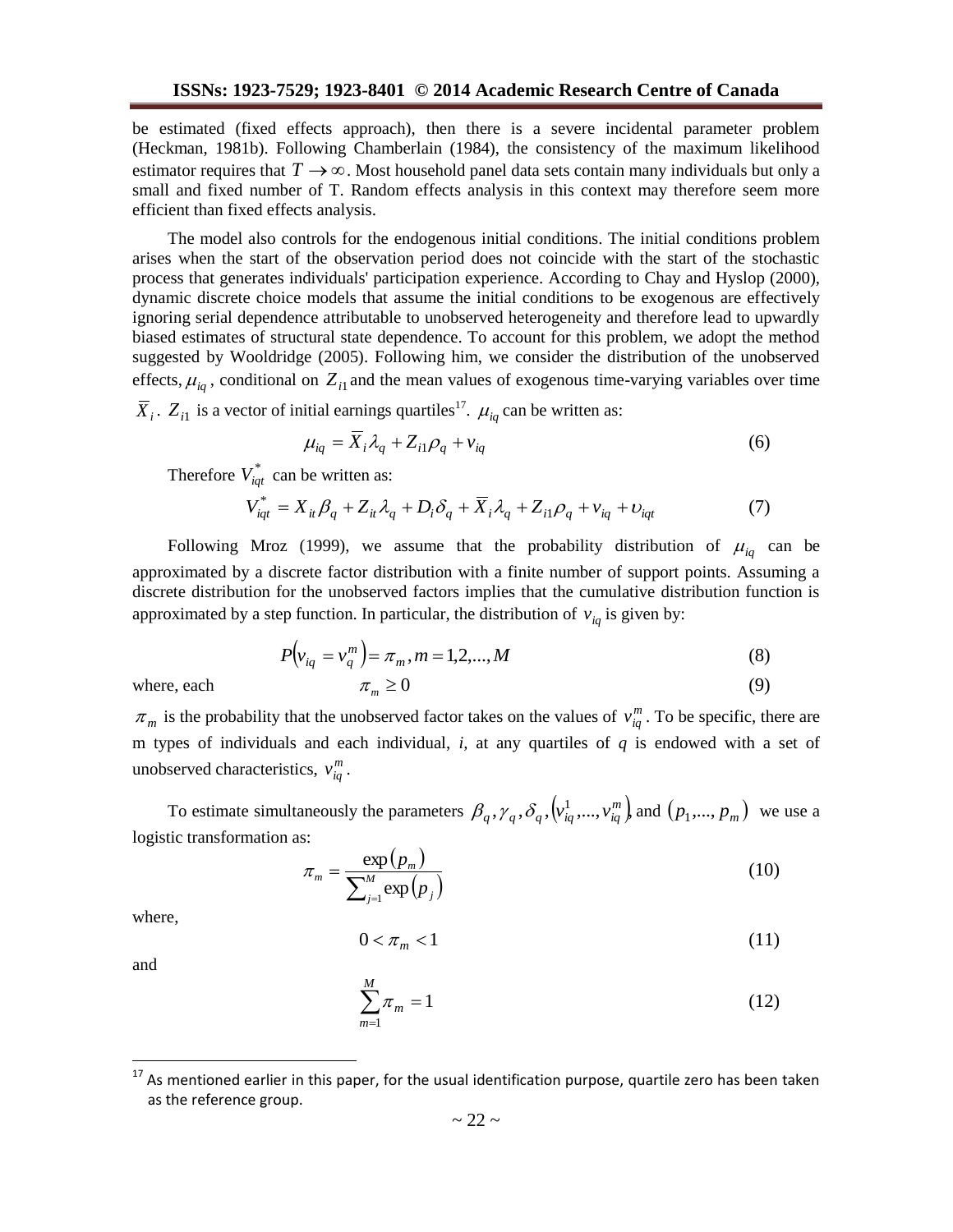To select the number of support points, we calculate the value of the AIC (Akaike Information Criteria) and the BIC (Bayesian Information Criteria)<sup>18</sup> when an additional point of support is added. We stop adding more support points to the model when either values start decreasing.

The likelihood contribution for individual *i* with observed quartile states  $q_1$ ,...,  $q_T$  given all observed and unobserved effects can be written as:

$$
L_i(v_i) = \prod_{t=2}^T P_{it}(q_t/v_i)
$$
 (13)

Where  $v_i$  is a vector of  $v_{iq}$  for  $q_t = 0,1,...,4$ .  $q_t = q$  if  $V_{iqt}^* > V_{ilt}^*$  for  $q \neq l$ . This results in a fivestate multinomial logit with the random effects as:

$$
P_{ii}(q_i = q/v_i) = \frac{\exp\left(X_{ii}\beta_q + Z_{ii}\gamma_q + D_i\delta_j + \overline{X}_i\lambda_q + Z_{i1}\rho_q + v_{iq}\right)}{\sum_{j=0}^4 \exp\left(X_{ii}\beta_j + Z_{ii}\gamma_j + D_i\delta_j + \overline{X}_i\lambda_j + Z_{i1}\rho_j + v_{iq}\right)}
$$
(14)

As earlier mentioned there are *m* types of individuals *i* with the set of unobserved characteristics,  $v_i^m$  $v_i^m$  that is a vector of  $\left(v_i^1, \ldots, v_{iq}^m\right)$ . We can write the unconditional log-likelihood function as

$$
\log L_i = \log \sum_m \pi_m L_i \left( v_i^m \right) \tag{15}
$$

and therefore we have

 $\overline{a}$ 

$$
L_{TN} = \prod_{t=2}^{T} \prod_{i=1}^{N} \sum_{m=1}^{M} \pi_m P_{it} \left( q_t = q / v_i \right)
$$
 (16)

# **6. Empirical Results**

In this section, we report estimation results from maximizing<sup>19</sup> the likelihood function<sup>20</sup> of the multinomial logit model controlling for the endogenous initial conditions problem and unobserved heterogeneity. To show the efficiency of the model specification, as well as to distinguish between spurious and structural state dependence, we estimate the model when there is no control for the endogenous initial conditions problem and unobserved heterogeneity factors.

We experimented with different support points to find the best fitted models. We stopped adding more support points when either AIC or BIC stopped decreasing. For both Canada and Denmark, we found that models with three and four<sup>21</sup> support points (unobserved types) for immigrants and natives respectively fit the data quite well.

 $18$  AIC and BIC are measures of goodness of fit. In fact, they show how well the model fits the data. AIC penalizes free parameters less strongly than does BIC:

AIC = **-2\*f + 2\*npar** and BIC= **-2\*f +** log**(n)\*npar**

where, **f** is the value of the objective function, **n** is the number of individuals, and **npar** is the number of parameters.

<sup>&</sup>lt;sup>19</sup> We tried with many different starting values to get the converged estimates of the parameters and to avoid multiple local optima.

<sup>&</sup>lt;sup>20</sup> The likelihood function for Canadian data is weighted with weight variables provided by statistics Canada.

 $21$  The model with five support points for Danish natives did not converge. Hence, we stopped adding more support points after four support points.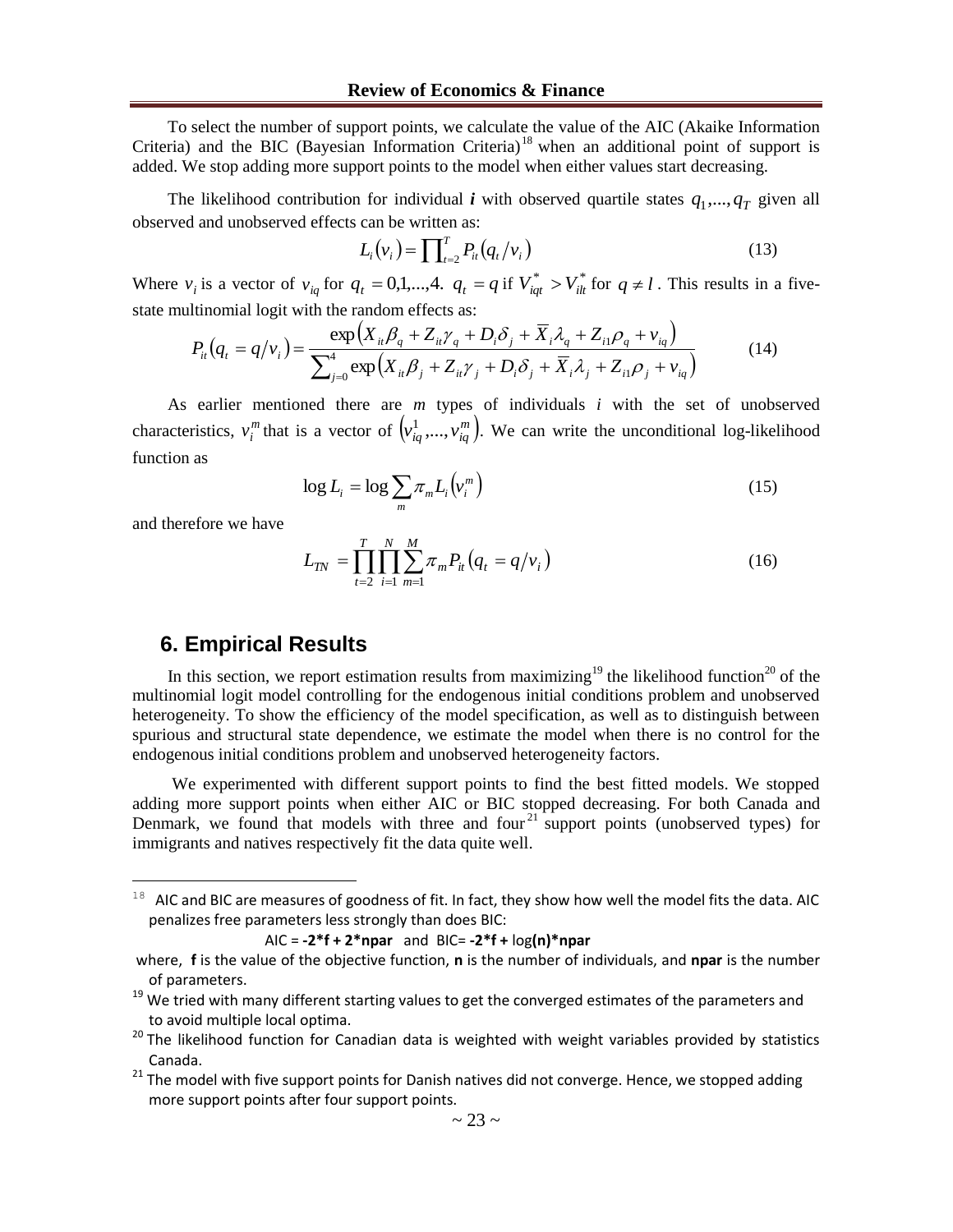As expected, assuming that the initial conditions are exogenous while ignoring unobserved factors generates inflated estimates of the degree of state dependence. When the model ignores the effects of unobserved factors, it erroneously assumes that the correlation between state dependence variables and time-invariant unobserved factors is zero. This invalid assumption overestimates state dependence parameters. Comparison of parameter estimates of the state dependence variables (the  $\gamma_q$ 's) in the models with and without controlling on these factors confirms the argument. This is in line with many other studies on dynamic analysis frameworks of discrete choice modeling, see for example, Brodaty (2007), Stewart (2007), Hansen, *et al*. (2006), and Henley (2004).

In order to get the identification in the multinomial logit model, we need to drop one equation (or state), so in this paper we used unemployment /non-employment as our reference state. The models presented in this paper have a non-linear nature; the magnitudes of the coefficient estimates provide little information about the size of the effects of the observable covariates. Therefore, our attention in this study focuses on the estimated transition probabilities, downward and upward mobility rates, proportion of spurious and structural state dependence, and type specific transition matrices. However, we found that all state dependence parameters and their initial values are statistically significant. For example, almost all coefficients in Table A1 (in the appendix) are positive and statistically significant; indicating that transition towards the unemployment state is less probable.

### **6.1 Structural Transitional Matrices**

 $\overline{a}$ 

Table 3 and 4 report estimated conditional probabilities of leaving previous year's quartile with control for endogenous initial conditions problem and unobserved heterogeneity factors. First we estimated conditional probabilities without controlling for the initial condition and unobserved heterogeneity<sup>22</sup>.

As expected, when controls for these factors are incorporated in the model, there is a reduction in estimated stability rates and an increase in the transition probabilities for all earnings quartiles. This reduction in the stability rates is due to the fact that some portion of observed persistence is attributed to unobserved serial correlations (Heckman, 1981b). For earning mobility process, Brodaty (2007) found that stability will be reduced when the model controls for these factors. This fact has been confirmed by various studies with different applications. For example, Hansen, *et al*. (2006) found this pattern in analyzing transitions into and out of social assistance in Canada. Arulampalam, *et al*. (2000) also found the same results for modeling the unemployment incidence of British men.

Table 3 reports transition matrices for Danish immigrants and natives after controlling for spurious effects, so this table can be interpreted as the structural part of the transition probabilities. Compared to Table A2 (transition matrices without controlling for initial conditions and unobserved heterogeneity), structural stability rates in table 3 are lower. For example, the stability rate in state zero for immigrants decreased from 48.6% (in Table A2) to 43.3% (in Table 3), a decline of about 10%. This reduction is due to the serial correlation of unobserved characteristics with initial observations of state dependence variables.

Structural stability rates for immigrants in Table 3 are higher in the lower and upper quartiles (quartiles one and four) compared to the middle quartiles (quartiles two and three). For example, the stability rates in quartiles one and four are 62.6 % and 68.7% respectively, whereas the equivalent figures in quartiles two and three are 40.5% and 59.7%. This is in line with Brodaty

 $22$  We have used bootstrap method to test the statistical difference between two probabilities.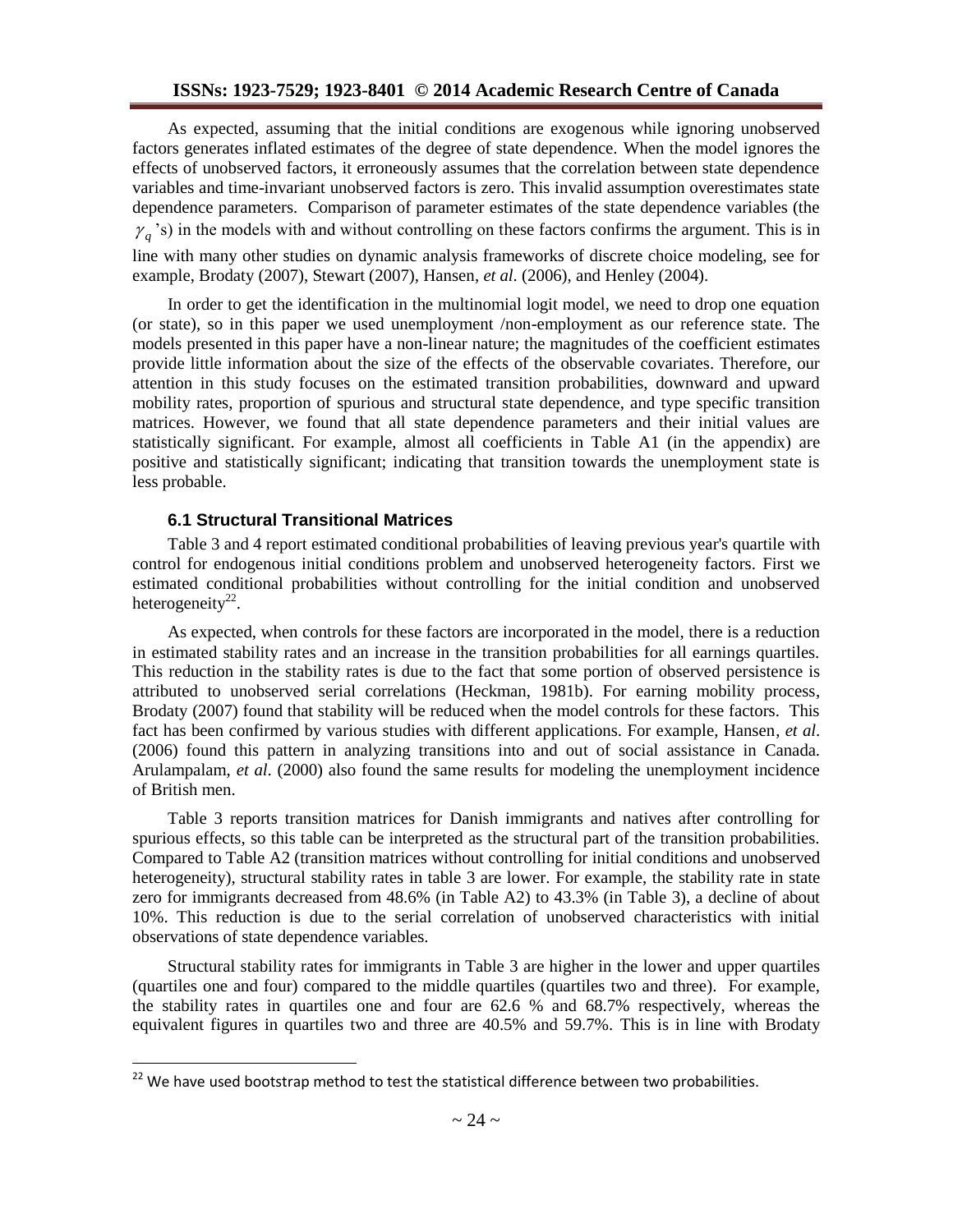(2007), who explain that individuals who are in the lowest quartile today could face a deterioration of their human capital (skills and abilities) that would make their rise more difficult in the future. Unlike stability rate for immigrants, the structural stability rate for natives is higher in the middle two quartiles. Another important observation about this table is that immigrants have higher stability rates in state zero compared to natives. The higher persistence of immigrants in state zero is consistent with the fact that immigrants in Denmark have a higher tendency to stay unemployed (or non-employed) possibly due to the higher unemployment or welfare benefits relative to a low wage (Pedersen and Smith, 2002).

| <b>Immigrants</b>   |                |                |                             |                |       |                  |               |       |  |  |  |
|---------------------|----------------|----------------|-----------------------------|----------------|-------|------------------|---------------|-------|--|--|--|
|                     |                |                | <b>Destination Quartile</b> |                |       | <b>Direction</b> |               |       |  |  |  |
| Origin<br>Quartile  | $\mathbf{Q}_0$ | $\mathbf{Q}_1$ | $\mathbf{Q}_2$              | $\mathbf{Q}_3$ | $Q_4$ | <b>Down</b>      | <b>Stable</b> | Up    |  |  |  |
| $Q_0$               | 0.433          | 0.490          | 0.045                       | 0.017          | 0.011 | 0.000            | 0.433         | 0.567 |  |  |  |
| $Q_1$               | 0.139          | 0.626          | 0.164                       | 0.060          | 0.011 | 0.139            | 0.626         | 0.235 |  |  |  |
| $\mathbf{Q}_2$      | 0.078          | 0.304          | 0.405                       | 0.206          | 0.007 | 0.382            | 0.405         | 0.213 |  |  |  |
| $\mathbf{Q}_3$      | 0.028          | 0.074          | 0.155                       | 0.597          | 0.147 | 0.256            | 0.597         | 0.147 |  |  |  |
| $Q_4$               | 0.053          | 0.037          | 0.062                       | 0.162          | 0.687 | 0.313            | 0.687         | 0.000 |  |  |  |
| <b>Distribution</b> | 0.100          | 0.378          | 0.199                       | 0.176          | 0.147 | 0.220            | 0.566         | 0.214 |  |  |  |
|                     |                |                |                             | <b>Natives</b> |       |                  |               |       |  |  |  |
|                     | $Q_0$          | $Q_1$          | $\mathbf{Q}_2$              | $\mathbf{Q}_3$ | $Q_4$ | <b>Down</b>      | <b>Stable</b> | Up    |  |  |  |
| $Q_0$               | 0.153          | 0.517          | 0.170                       | 0.080          | 0.081 | 0.000            | 0.153         | 0.847 |  |  |  |
| $Q_1$               | 0.037          | 0.501          | 0.308                       | 0.105          | 0.049 | 0.037            | 0.501         | 0.462 |  |  |  |
| $\mathbf{Q}_2$      | 0.015          | 0.161          | 0.507                       | 0.257          | 0.061 | 0.175            | 0.507         | 0.318 |  |  |  |
| $\mathbf{Q}_3$      | 0.010          | 0.060          | 0.232                       | 0.542          | 0.157 | 0.302            | 0.542         | 0.157 |  |  |  |
| $Q_4$               | 0.041          | 0.062          | 0.104                       | 0.327          | 0.466 | 0.534            | 0.466         | 0.000 |  |  |  |
| <b>Distribution</b> | 0.024          | 0.225          | 0.269                       | 0.253          | 0.229 | 0.254            | 0.496         | 0.249 |  |  |  |

**Table 3.** Structural Transition Matrix for Danish Immigrants and Natives, Estimated Conditional Probabilities of Leaving Previous Year's Quartile. (Control for Endogenous Initial Conditions and Unobserved Heterogeneity)

The probability of moving up into the next quartile from any of the earning quartiles is higher for natives compared to immigrants. We also note that all movements for both immigrants and natives have the higher probabilities of reaching the adjacent quartiles. For example, for natives the probability of moving from quartile one to quartile two is 30.8% higher than that of a transition from one to three, which is 10.5%. Overall upward mobility is higher for natives compared to immigrants. This result is opposite what we find in the raw data. It means that after controlling for observed and unobserved effects, Danish natives have overall higher upward mobility. Downward mobility is also lower for immigrants compared to natives in Denmark.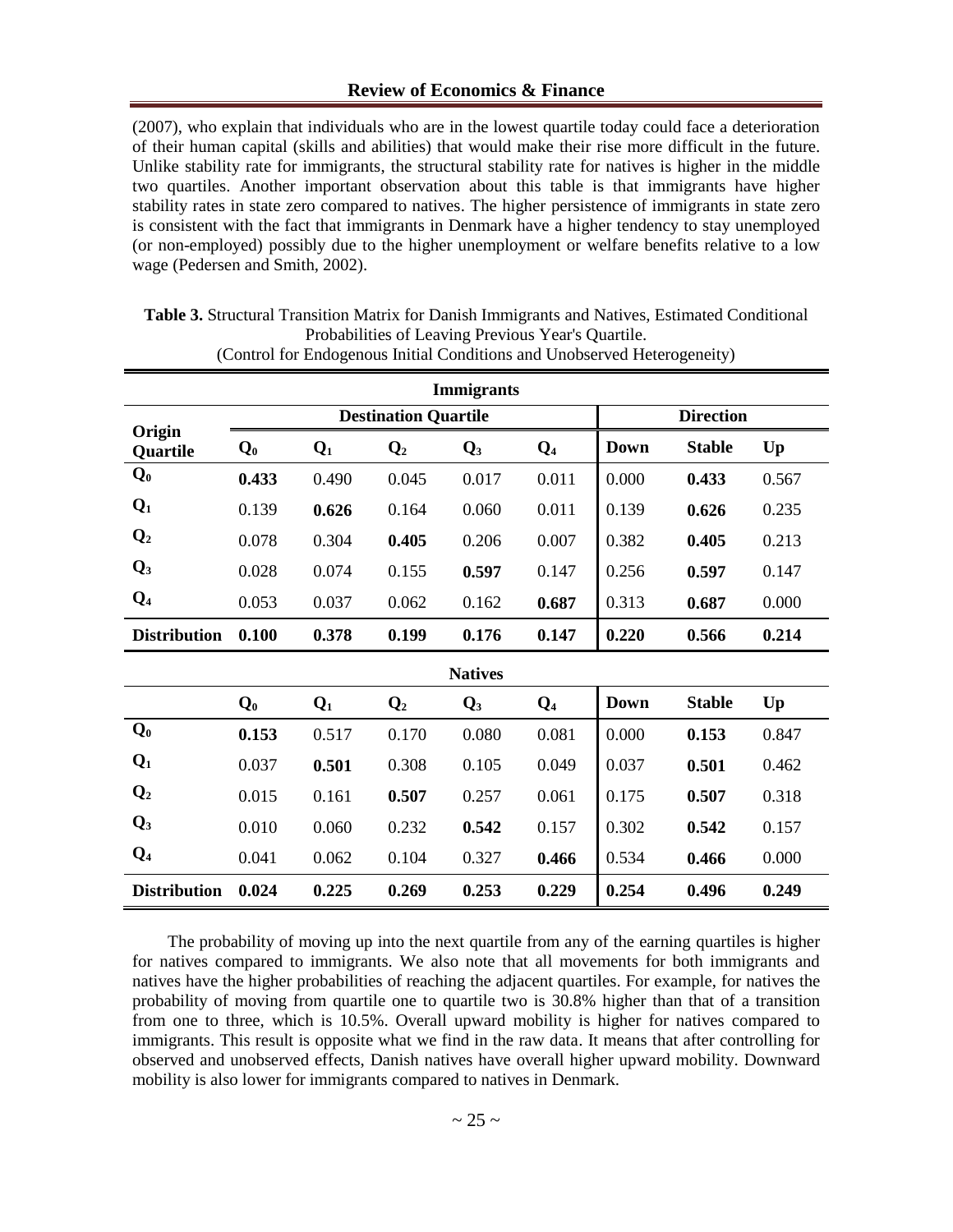#### **ISSNs: 1923-7529; 1923-8401 © 2014 Academic Research Centre of Canada**

Table 4 reports the transition matrices for Canadian immigrants and natives after controlling for unobserved heterogeneity factors and endogenous initial conditions problem. The structural state dependence is lower in any earnings quartiles including state zero, compared to the equivalent figures in Table A3 in the appendix (estimated transition without controlling the effects). Structural state dependence in state zero is 15.8% for immigrants and 22.3% for natives, much lower than equivalent figures in Table A3, which are 73.4% and 84.8%. There are relatively lower proportions of structural effects in all quartiles compared to the equivalent figures we found for Denmark.

| <b>Immigrants</b>   |                |                |                             |                |                  |             |               |       |  |  |  |
|---------------------|----------------|----------------|-----------------------------|----------------|------------------|-------------|---------------|-------|--|--|--|
|                     |                |                | <b>Destination Quartile</b> |                | <b>Direction</b> |             |               |       |  |  |  |
| Origin<br>Quartile  | $\mathbf{Q}_0$ | $\mathbf{Q}_1$ | $\mathbf{Q}_2$              | $\mathbf{Q}_3$ | $Q_4$            | <b>Down</b> | <b>Stable</b> | Up    |  |  |  |
| $Q_0$               | 0.158          | 0.382          | 0.375                       | 0.085          | 0.000            | 0.000       | 0.158         | 0.842 |  |  |  |
| $Q_1$               | 0.034          | 0.424          | 0.439                       | 0.102          | 0.000            | 0.034       | 0.424         | 0.541 |  |  |  |
| $\mathbf{Q}_2$      | 0.047          | 0.197          | 0.509                       | 0.248          | 0.000            | 0.243       | 0.509         | 0.248 |  |  |  |
| $\mathbf{Q}_3$      | 0.000          | 0.000          | 0.211                       | 0.491          | 0.298            | 0.211       | 0.491         | 0.298 |  |  |  |
| $Q_4$               | 0.000          | 0.000          | 0.041                       | 0.414          | 0.545            | 0.456       | 0.545         | 0.000 |  |  |  |
| <b>Distribution</b> | 0.044          | 0.234          | 0.235                       | 0.216          | 0.271            | 0.234       | 0.479         | 0.286 |  |  |  |
| <b>Natives</b>      |                |                |                             |                |                  |             |               |       |  |  |  |
|                     | $\mathbf{Q}_0$ | $\mathbf{Q}_1$ | $\mathbf{Q}_2$              | $\mathbf{Q}_3$ | $Q_4$            | <b>Down</b> | <b>Stable</b> | Up    |  |  |  |
| $Q_0$               | 0.223          | 0.263          | 0.200                       | 0.153          | 0.161            | 0.000       | 0.223         | 0.777 |  |  |  |
| $Q_1$               | 0.082          | 0.400          | 0.292                       | 0.122          | 0.104            | 0.082       | 0.400         | 0.518 |  |  |  |
| Q <sub>2</sub>      | 0.070          | 0.181          | 0.415                       | 0.224          | 0.110            | 0.250       | 0.415         | 0.335 |  |  |  |
| $Q_3$               | 0.065          | 0.119          | 0.219                       | 0.426          | 0.171            | 0.403       | 0.426         | 0.171 |  |  |  |
| $Q_4$               | 0.068          | 0.105          | 0.132                       | 0.407          | 0.289            | 0.711       | 0.289         | 0.000 |  |  |  |
| <b>Distribution</b> | 0.074          | 0.224          | 0.242                       | 0.252          | 0.207            | 0.328       | 0.374         | 0.298 |  |  |  |

**Table 4.** Structural Transition Matrix for Canadian Immigrants and Natives, Estimated Conditional Probabilities of Leaving Previous Year's Quartile

| Propagatures of Leaving Previous Tear's Quartite                         |  |  |
|--------------------------------------------------------------------------|--|--|
| (Control for Endogenous Initial Conditions and Unobserved Heterogeneity) |  |  |

Like the structural stability rates for Danish natives, the structural stability rates for Canadian natives are lower in the upper and lower quartiles than in the middle part. One reason for this pattern is the higher upward and downward movements in quartile one and four. Workers in the middle of the distribution appear to have relatively stable earnings and hence more persistence. Overall stability rates are slightly higher for immigrants than for natives in every quartile.

The overall upward mobility rate for Canadian immigrants (28.6%) is higher than the downward mobility rate (23.4%). Natives have a higher downward mobility rate (32.8%) than the upward one (29.8%). Immigrants in any earnings quartile have more chances to move up to the next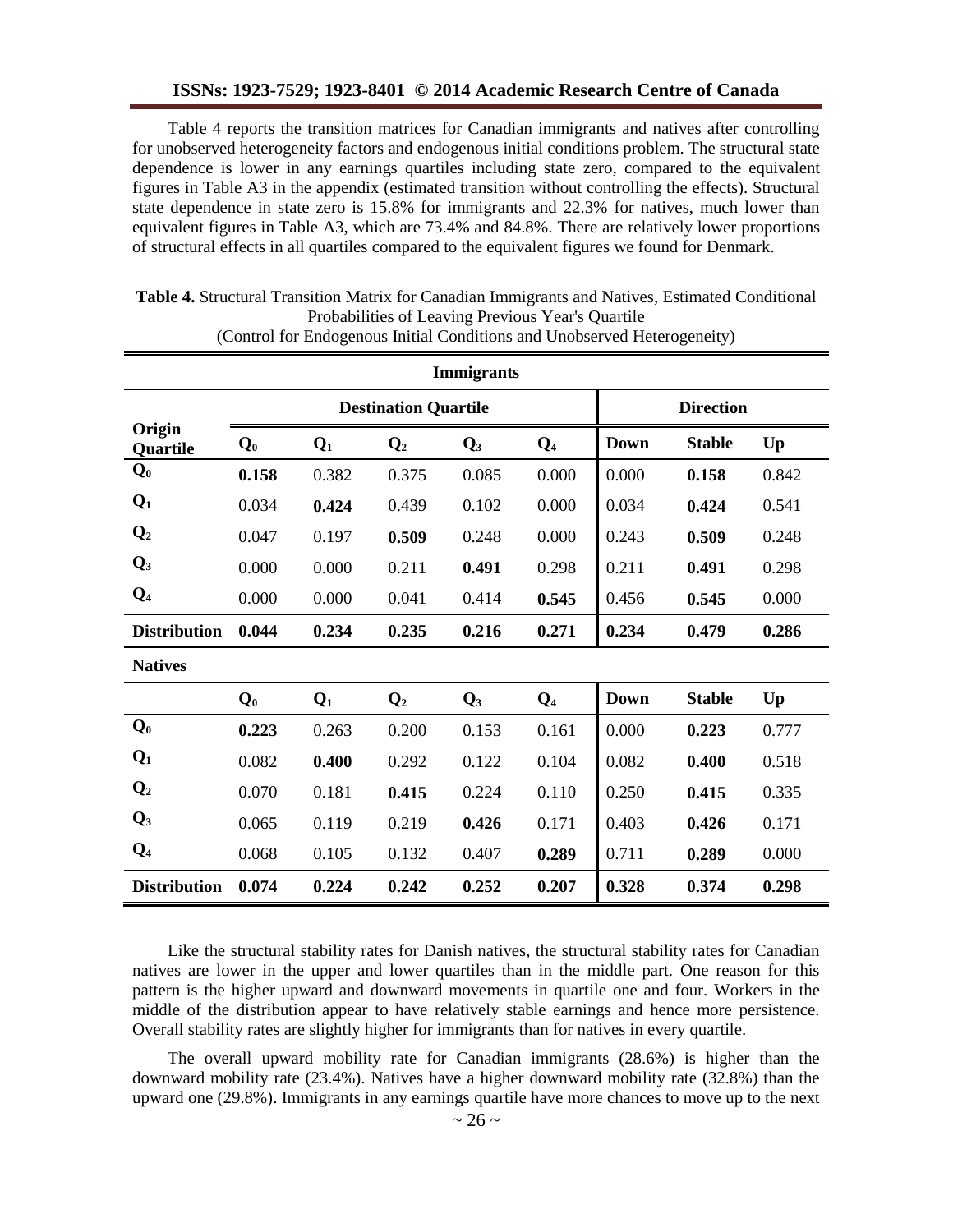quartiles, compared to the natives. For example, the probability of moving up from quartile one to quartile two for immigrants is 43.9% whereas the equivalent figure for natives is 29.2%.

The above discussion about transitional matrices can be summarized as follows:

- Natives in both countries have slightly higher upward and downward mobility compared to immigrants in the respective country.
- Natives in both countries have higher stability in the middle parts (quartiles two and three) compared to lower and upper parts (quartiles one and four) of the earnings distribution, which is opposite what we found in the observed transition matrices for the two countries.
- The probability of moving up into the next quartile from any of the earning quartile is higher for Danes compared to immigrants in Denmark. The opposite is true for Canadian natives and immigrants.
- Canadian Immigrants and Natives have a higher proportion of spurious effects compared to Danish immigrants and natives.

## **6.2 Structural and Spurious Effects**

Distinction between structural and spurious effects is crucial for economic policy making. Therefore, to find the proportion of structural effects in the observed persistence, we decompose stability rates into two parts, i.e., structural and spurious. Structural effects are the ratio of state dependence probabilities with and without controlling for unobserved effects. Table 5 reports the percentage of structural and spurious state dependence.

|                |                   | <b>Not Working</b> |          |            | $\mathbf{Q}_1$ |            | $\mathbf{Q}_2$ |            | $\mathbf{Q}_3$ |            | $Q_4$    |  |
|----------------|-------------------|--------------------|----------|------------|----------------|------------|----------------|------------|----------------|------------|----------|--|
|                |                   | Structural         | Spurious | Structural | Spurious       | Structural | Spurious       | Structural | Spurious       | Structural | Spurious |  |
| <b>Denmark</b> | <b>Immigrants</b> | 89.1               | 10.9     | 84.0       | 16.0           | 66.6       | 33.4           | 89.5       | 10.5           | 78.7       | 21.3     |  |
|                | <b>Natives</b>    | 58.8               | 41.2     | 65.4       | 34.6           | 75.8       | 24.2           | 76.2       | 23.8           | 53.0       | 47.0     |  |
| <b>Canada</b>  | <b>Immigrants</b> | 21.5               | 78.5     | 50.5       | 49.5           | 69.6       | 30.4           | 68.8       | 31.2           | 61.6       | 38.4     |  |
|                | <b>Natives</b>    | 26.3               | 73.7     | 48.1       | 51.9           | 55.4       | 44.6           | 58.3       | 41.7           | 34.6       | 65.4     |  |

**Table 5.** Percentage of Structural and Spurious State Dependence in Earnings Quartiles

As shown in Table 5, structural state dependence for immigrants in Denmark is quite high compared to natives in every earnings quartile except quartile two. Immigrants and natives in Canada have a very low structural state dependence in quartile zero compared to their Danish counterparts. The difference is higher among immigrants. For example, structural state dependence for Danish immigrants in quartile zero is 89.1%, whereas the same figure for Canadians is 21.5%.

In Denmark, we note that the immigrant-native differences in proportion of structural and spurious state dependence are more prominent in the state of unemployment and lower part of the earning distribution. One reason for such differences can be that immigrants in Denmark mostly immigration for the reasons other than working. In order to reduce these differences, the Danish government should continue facilitating skilled immigrants to the labour market, which will reduce the proportion of non-skilled immigrants in Denmark.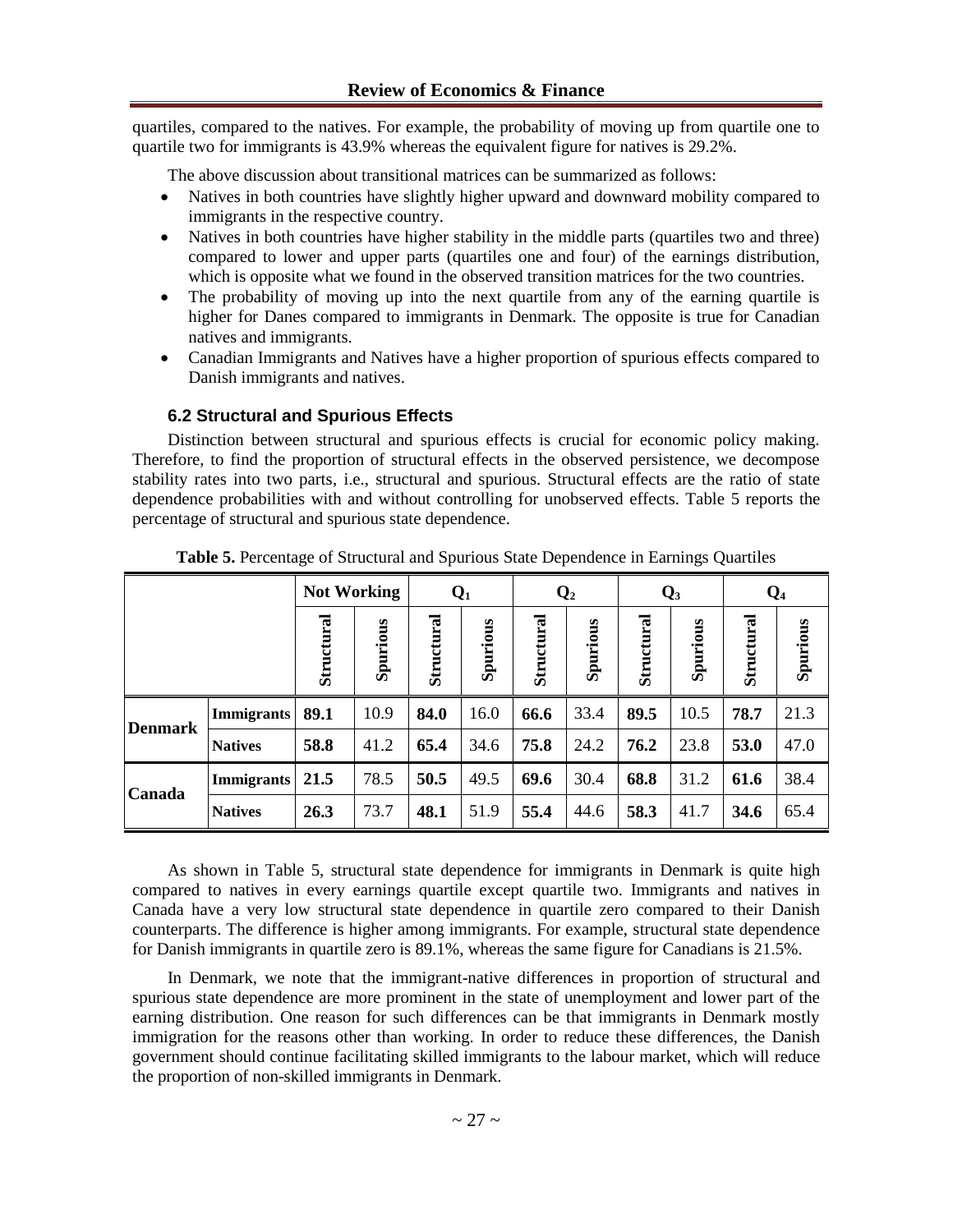## **7. Summary and Conclusions**

This paper analyzes transitions into and out of any of the four earnings quartiles, and quartile zero (accounting for unemployment and non-employment state). We analyze the dynamic structure of the model as a first-order Markov process. To take into account the effect of the endogenous initial conditions problem and unobserved heterogeneity factors, we use administrative registered data for Denmark (1994-2003) and longitudinal levels of SLID data for Canada (1993-2004). The model is a dynamic multinomial logit model with discrete factor approximation for the specification of unobserved individual heterogeneity and Wooldridge's approach for controlling initial conditions problem. To avoid the effect of secular increase in labour market participation or school attendance, the data is restricted to males aged 25 to 55 years old. For Denmark, a random sample of 40,000 individuals is used for the analysis. For Canada all estimation results and descriptive statistics are weighted with the weight variables provided by Statistics Canada.

The estimation results show that the extent of state dependence (mobility) is overestimated (underestimated) if the model does not control for endogenous initial condition and unobserved heterogeneity. For identification purposes, we used state zero as a reference state<sup>23</sup>. Almost all state dependence parameters are positive and statistically significant, indicating transition towards state zero is less probable. Immigrants in Denmark have very high structural state dependence in unemployment compared to natives. Unlike in Denmark, immigrants and natives in Canada have very similar pattern of structural and spurious state dependence.

Sources of spurious state dependence are due to some unobserved heterogeneity factors that are different between immigrants and natives in either country. Some portions of these spurious effects can be due to the labour market preferences, labour market discrimination, cultural attitudes, and abilities which are not observed in the data. Our results show that immigrant-native differences in proportion of structural and spurious state dependence, as well as upward and downward mobility rates are more prominent in Denmark than in Canada. One reason for such differences can be that immigrants in Denmark mostly come for non-work related reasons. The current Danish government policy to increase skilled immigrants will help to reduce differences between immigrants and natives.

In Canada, the huge portion of observed persistence in the state of being unemployed (or nonemployed) is because of the factors which are not observed. Labour market policies which improve unobserved heterogeneity factors may lead unemployed people into employment. Sources of spurious effects can be different between immigrants and natives and can be difficult to be identified. For immigrants, some portion of this effect can be caused by lack of information on behalf of employers (statistical discrimination), language skills. Canadian immigrants have a higher structural state dependence in the uppermost part of the earnings quartiles compared to natives. This makes immigrants be more affected by economic policy reforms.

To improve overall mobility, active labour market programs such as on-job training, apprenticeships, education, labour market information, mobility, and credential recognition could enable individual to move from low-wage jobs into higher paying jobs. This is in contrast to passive income maintenance programs like unemployment insurance, which discourage such mobility and encourage people to stay unemployed (Gunderson, 2007). The effectiveness of these policies is not addressed in this paper, but is of great interest for future research.

According to Brodaty (2007), public policies should act on both dimensions (structural and spurious) of the earnings mobility process to reduce income inequality. For example, human capital policies can be implemented to improve the unobserved heterogeneity of the individuals who are

<sup>&</sup>lt;sup>23</sup> In total we have 5 states including state zero. The state zero is defined as unemployed or non-employed.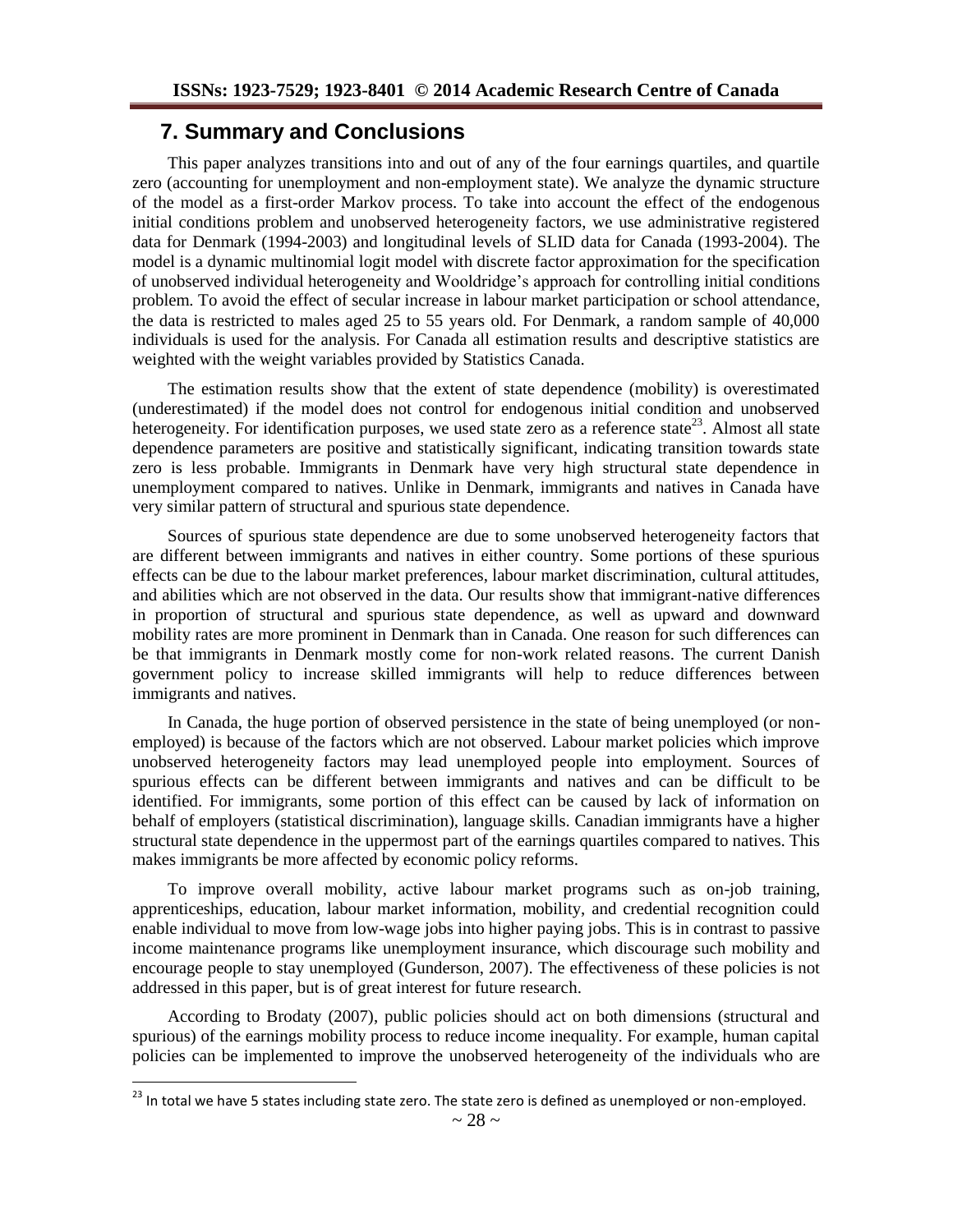unemployed or attracted towards the lower part of the earnings distribution. Contrarily, it could be desirable to act on structural state dependence in order to make it more mobile, but this requires for it to give an economic meaning to state dependence in earnings mobility.

**Acknowledgments:** We would like to thank Professors Michael Svarer and Henning Bunzel for helping us to get access to administrative registered data of Denmark. We wish to acknowledge the support of the Quebec Inter-University Centre for Social Statistics (*QICSS)* for allowing us to access the confidential data of SLID as well. We would also like to thank seminar participants at Brownbag Lunch Workshop at school of economics and management Aarhus University and departmental seminar at department of economics Concordia University for useful comments.

#### **References**

- [1] Aaberge, R., A. Bjorklund, Jantti, M., R. Palme, Pedersen, P., N. Smith, and Wennemo, T. (2002), "Income Inequality And Income Mobility In The Scandinavian Countries Compared to The United States", *Review of Income and Wealth*, 48(4): 443-469.
- [2] Arulampalam, W., Booth, A.L and Taylor, M. P. (2000), "Unemployment persistence", *Oxford Economic Papers*, 52(1): 24-50.
- [3] Beach Charles M. and Ross Finnie (2001), "Cyclical Changes in Short-Run Earnings Mobility in Canada, 1982 to 1996", In: Patrick Grady & Andrew Sharpe (eds.), *The State of Economics in Canada: Festschnift in Honour of David Slater*, pp. 453-484.
- [4] Blume, K., Verner, M. (2007), "Welfare dependency among Danish Immigrants", *European Journal of Political Economy*", 23(2): 453-471.
- [5] Brodaty Thibault (2007), "Earning Mobility, State dependence and Unobserved Heterogeneity: the Case of the United-States in the 90's", *Preliminary version*, Universite Paris, Pantheon-Sorbonne and CREST-INSEE.
- [6] Burkhauser, R., D. Holtz-Eakin, and S. Rhody (1997), "Labour earnings mobility and inequality in the United-States and Germany during the growth years of the 1980s", *International Economic Review*, 38(4): 775-794.
- [7] Chamberlain, Gary (1984), *Hand Book of Econometrics*, Vol. II, Elsevier Science Publishers, *BV*.
- [8] Chay, Kenneth Y., and Dean. R. Hyslop (2000), "Identification and Estimation of Dynamic Binary Response Panel Data Models: Empirical Evidence using Alternative Approaches", *UC Berkeley, Working Paper*.
- [9] Deding, M.C. (2002), "Low Wage Mobility in Denmark, Germany and the United States", *Welfare Distribution Working Paper 33*, The Danish National Institute of Social Research, Denmark.
- [10]Eriksson, T. and N. Westergaard-Nielsen (2007), "Wage and Labour Mobility in Denmark, 1980-2000", *NBER Working Papers 13064*, National Bureau of Economic Research, Inc.
- [11]Esmaeilzadeh, R. (2009), "Three Essays in Labour Market Mobility", Ph.D. Thesis, Concordia University, Canada.
- [12] Finnie Ross (1997), "Earnings Dynamics in Canada: The Earnings Mobility of Canadians 1982-1992", *Applied Research Branch Strategic Policy, Human Resources Development Canada*, Working Paper, W-97-3E.
- [13] Gunderson, M. (2007), "Minimum Wages: Issues and Options for Ontario", Toronto: Ontario Ministry of Finance.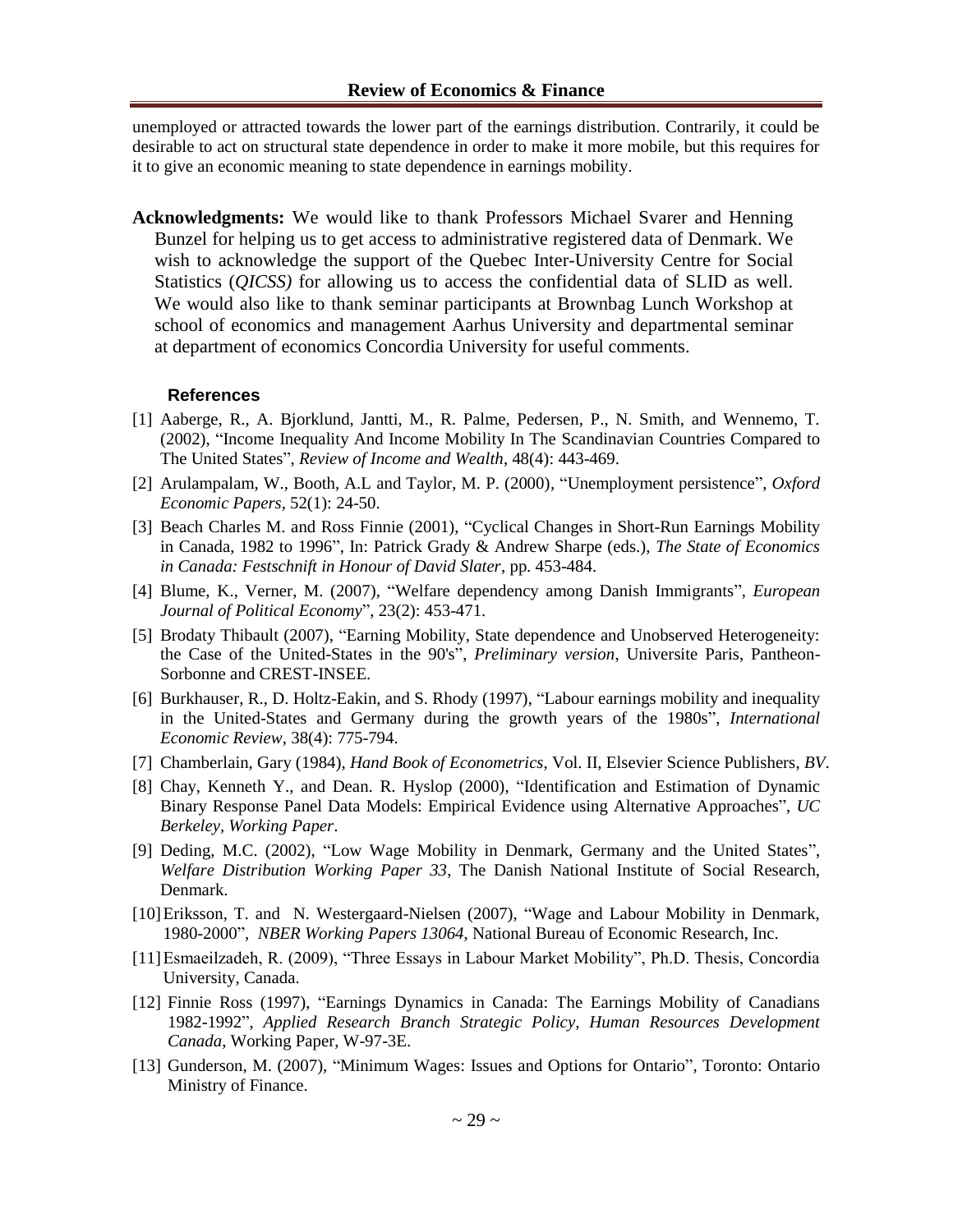- [14] Hansen, J., Magnus, L., and X., Zhang (2006), "State Dependence in Canadian Welfare Participation", *Working Paper*, IZA DP, No.2260.
- [15] Heckman, James J. (1981a), "Heterogeneity and State Dependence", In: Sherwin Rosen (Ed.), *Studies in Labor Markets*, Chicago, University of Chicago Press, P91-139.
- [16] Heckman, James J. (1981b), "The Incidental Parameters Problem and the Problem of Initial Conditions in Estimating a Discrete Time-Discrete Data Stochastic Process", In: Manski. C. and D. McFadden (eds.), *Structural Analysis of Discrete Data with Econometric Applications*, London: MIT Press, P179-195.
- [17] Henley, A. (2004), "Self-Employment Choice: State Dependence, Initial Conditions and Unobserved Heterogeneity", *Small Business Economics*, Vol. 22: P. 67–82.
- [18] Liebig Thomas (2007), "The Labour Market Integration of Immigrants in Denmark OECD Social Employment and Migration", *Working Papers* No. 50
- [19] Mroz, Thomas A. (1999), "Discrete Factor Approximations in Simultaneous Equation Models: Estimating the Impact of a Dummy Endogenous Variable on a Continuous Outcome", Journal *of Econometrics*, 92(2): 233-274.
- [20] Ostrousky Yuri (2008), "Earnings Inequality and Earnings Instability of Immigrants in Canada", Business and Labour Market Analysis Division, *Working Paper* 11F0019MIE No. 309.
- [21] Pedersen P.J., N. Smith (2002), "Unemployment Traps: Do Financial Disincentives Matter?", *European Sociological Review*, 18(3): 271-288.
- [22] Prowse, V. (2005), "State Dependence in a Multi-State Model of Employment Dynamics", *IZA Discussion-Paper*, No.1623.
- [23] Stewart M. B. (2007), "The Interrelated Dynamics Of Unemployment And Low-Wage Employment", *Journal of Applied Econometrics*, 22(3): 511–531.
- [24] Wooldridge, Jeffrey M. (2005), "Simple Solutions to the Initial Conditions Problem in Dynamic, Nonlinear Panel Data Models With Unobserved Heterogeneity", *Journal of Applied Econometrics*, 20(1): 39-54.
- [25] World Development Indicators (2008), Washington, DC: World Bank.

## **Appendix**

|              |                          |                | <b>Without Control</b> |              |                | <b>With Control</b> |                |              |
|--------------|--------------------------|----------------|------------------------|--------------|----------------|---------------------|----------------|--------------|
|              | <b>Danish Immigrants</b> |                |                        |              |                |                     |                |              |
|              | $\mathbf{Q}_1$           | $\mathbf{Q}_2$ | $\mathbf{Q}_3$         | Q4           | $\mathbf{Q}_1$ | $\mathbf{Q}_2$      | $\mathbf{Q}_3$ | $\bf{Q}_4$   |
| $Q_{1(t-1)}$ | 2.263                    | 3.221          | 2.608                  | 1.613        | 1.558          | 2.788               | 2.597          | 1.015        |
|              | $(0.077)$ **             | $(0.189)$ **   | $(0.288)$ **           | $(0.469)$ ** | $(0.098)$ **   | $(0.208)$ **        | $(0.330)$ **   | $(0.489)$ ** |
| $Q_{2(t-1)}$ | 1.912                    | 5.759          | 5.252                  | 1.879        | 1.399          | 4.562               | 4.697          | 1.408        |
|              | $(0.164)$ **             | $(0.230)$ **   | $(0.311)$ **           | $(0.680)$ ** | $(0.190)$ **   | $(0.259)$ **        | $(0.352)$ **   | (0.771)      |
| $Q_{3(t-1)}$ | 0.868                    | 5.188          | 7.426                  | 6.507        | 1.001          | 4.681               | 7.093          | 6.333        |
|              | $(0.292)$ **             | $(0.310)$ **   | $(0.365)$ **           | $(0.481)$ ** | $(0.350)$ **   | $(0.372)$ **        | $(0.418)$ **   | $(0.483)$ ** |
| $Q_{4(t-1)}$ | $-0.611$                 | 2.408          | 5.100                  | 8.663        | $-0.509$       | 2.779               | 5.094          | 7.535        |
|              | $(0.412)$ **             | $(0.420)$ **   | $(0.391)$ **           | $(0.483)$ ** | (0.485)        | $(0.452)$ **        | $(0.428)$ **   | $(0.464)$ ** |

**Table A1.** Estimated Coefficients of State Dependence with and without Control on Endogenous Initial condition and Unobserved heterogeneity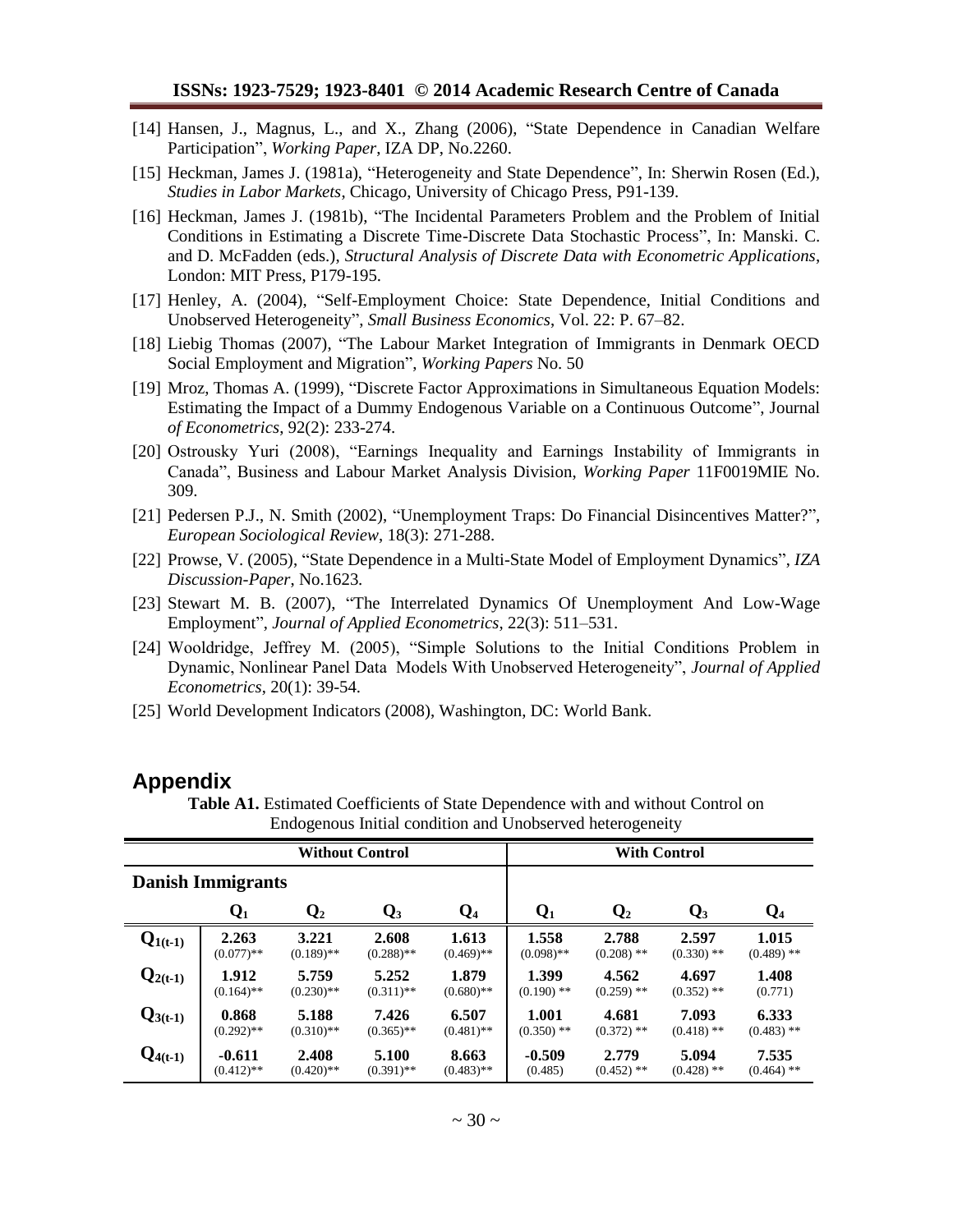### **Review of Economics & Finance**

| <b>Danish Natives</b> |                            |                       |                       |                       |                        |                       |                       |                       |
|-----------------------|----------------------------|-----------------------|-----------------------|-----------------------|------------------------|-----------------------|-----------------------|-----------------------|
| $Q_{1(t-1)}$          | 2.408<br>$(0.031)$ **      | 3.062<br>$(0.057)$ ** | 2.026<br>$(0.090)$ ** | 0.472<br>$(0.121)$ ** | 1.588<br>$(0.039)$ **  | 2.356<br>$(0.065)$ ** | 1.930<br>$(0.093)$ ** | 0.856<br>$(0.134)$ ** |
| $Q_{2(t-1)}$          | 2.216<br>$(0.051)$ **      | 5.836<br>$(0.069)$ ** | 5.537<br>$(0.096)$ ** | 2.856<br>$(0.116)$ ** | 1.343<br>$(0.060)$ **  | 4.120<br>$(0.079)$ ** | 4.347<br>$(0.100)$ ** | 2.698<br>$(0.128)$ ** |
| $Q_{3(t-1)}$          | 0.653<br>$(0.077)$ **      | 5.094<br>(0.086)v     | 7.774<br>$(0.107)$ ** | 6.440<br>$(0.119)$ ** | 0.489<br>$(0.082)$ **  | 3.717<br>$(0.093)$ ** | 6.036<br>$(0.110)$ ** | 5.320<br>$(0.131)$ ** |
| $Q_{4(t-1)}$          | $-1.299$<br>$(0.091)$ **   | 1.526<br>$(0.091)$ ** | 5.486<br>$(0.103)$ ** | 8.150<br>$(0.113)$ ** | -1.102<br>$(0.110)$ ** | 1.292<br>$(0.109)$ ** | 4.180<br>$(0.116)$ ** | 5.999<br>$(0.130)$ ** |
|                       | <b>Canadian Immigrants</b> |                       |                       |                       |                        |                       |                       |                       |
| $Q_{1(t-1)}$          | 5.144<br>$(0.284)$ **      | 5.268<br>$(0.601)$ ** | 4.085<br>$(0.853)$ ** |                       | 2.740<br>$(0.450)$ **  | 2.909<br>$(0.789)$ ** | 2.915<br>$(1.066)$ ** |                       |
| $Q_{2(t-1)}$          | 4.975<br>$(0.614)$ **      | 8.983<br>$(0.798)$ ** | 7.976<br>$(0.977)$ ** |                       | 1.161<br>$(0.790)$ **  | 3.337<br>$(0.930)$ ** | 4.127<br>$(1.217)$ ** |                       |
| ∩                     |                            | 10.000                | 12.340                | 12. 122               |                        | 2 232                 | 10.21C                | 1A 1 11               |

| $Q_{3(t-1)}$ |                         | 10.092<br>$(2.579)$ ** | 12.349<br>$(2.626)$ ** | 13.433<br>$(4.000)**$  |                       | 7.737<br>(6.853)      | 10.316<br>$(6.888)*$  | 19.141<br>$(8.365)$ ** |
|--------------|-------------------------|------------------------|------------------------|------------------------|-----------------------|-----------------------|-----------------------|------------------------|
| $Q_{4(t-1)}$ |                         | 8.363<br>$(3.677)$ **  | 11.271<br>$(3.712)$ ** | 16.447<br>$(4.563)$ ** |                       | 5.665<br>(11.533)     | 10.115<br>(11.544)    | 20.946<br>$(12.271)*$  |
|              | <b>Canadian Natives</b> |                        |                        |                        |                       |                       |                       |                        |
| $Q_{1(t-1)}$ | 6.581                   | 5.893                  | 4.241                  | 2.991                  | 3.713                 | 3.556                 | 2.472                 | 1.393                  |
|              | $(0.163)$ **            | $(0.256)$ **           | $(0.375)$ **           | $(0.376)$ **           | $(0.239)$ **          | $(0.299)$ **          | $(0.373)$ **          | $(0.549)$ **           |
| $Q_{2(t-1)}$ | 5.967<br>$(0.253)$ **   | 9.116<br>$(0.314)$ **  | 8.155<br>$(0.400)$ **  | 5.083<br>$(0.389)$ **  | 3.519<br>$(0.296)$ ** | 5.497<br>$(0.345)$ ** | 4.846<br>$(0.385)$ ** | 2.958<br>$(0.502)$ **  |

**6.500**  $(0.480)$ \*\*

**Note:** Figures inside the parentheses are the Standard errors of estimated parameters.

**8.519**  $(0.425)$ \*\*

**4.653**  $(0.382)$ \*\*

**Q4(t-1) 2.351**

 $(0.408)$ \*\*

Double asterisks (\*\*) indicate parameter estimate is significant at the level of at least 5%.

**9.953**  $(0.391)$ \*\*

**1.894**  $(0.538)$ \*\*

**3.858**  $(0.500)$ \*\*

**6.139**  $(0.481)$ \*\*

**Table A2**. Transition Matrix for Danish Immigrants and Natives, Estimated Conditional Probabilities of Leaving Previous Year's Quartile (No Control for Endogenous Initial Conditions and Unobserved Heterogeneity)

| <b>Immigrants</b> |                |                |                             |                  |       |       |               |       |  |  |
|-------------------|----------------|----------------|-----------------------------|------------------|-------|-------|---------------|-------|--|--|
| Origin            |                |                | <b>Destination Quartile</b> | <b>Direction</b> |       |       |               |       |  |  |
| <b>Quartile</b>   | $\mathbf{Q_0}$ | $\mathbf{Q}_1$ | $\mathbf{Q}_2$              | $\bf Q_3$        | $Q_4$ | Down  | <b>Stable</b> | Up    |  |  |
| $\mathbf{Q_0}$    | 0.486          | 0.459          | 0.034                       | 0.015            | 0.006 | 0.000 | 0.486         | 0.514 |  |  |
| $\mathbf{Q}_1$    | 0.087          | 0.745          | 0.132                       | 0.031            | 0.005 | 0.087 | 0.745         | 0.168 |  |  |
| $\mathbf{Q}_2$    | 0.035          | 0.197          | 0.608                       | 0.158            | 0.003 | 0.232 | 0.608         | 0.161 |  |  |
| $\mathbf{Q}_3$    | 0.020          | 0.035          | 0.178                       | 0.667            | 0.100 | 0.233 | 0.667         | 0.100 |  |  |
| $Q_4$             | 0.023          | 0.011          | 0.015                       | 0.077            | 0.874 | 0.126 | 0.874         | 0.000 |  |  |